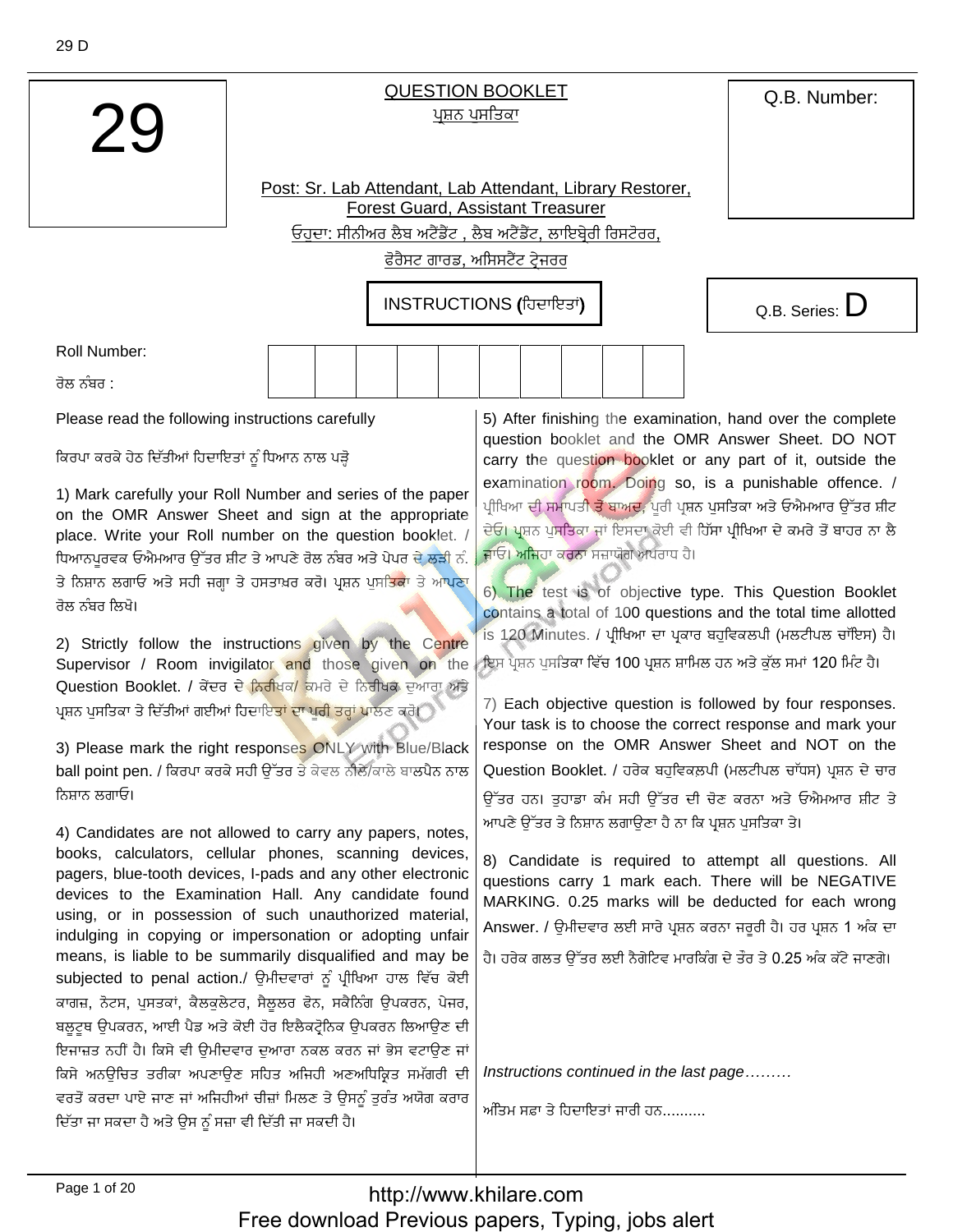$1.$ Who is the President of NSWAI (National Solid Waste Association of India) in th<br>A) Dr. Amiva Kumar Sahu

1. Who is the President of NSWAI (National Solid Solid Solid Solid Solid Solid Solid Solid Solid Solid Solid S

- A) Dr. Amiya Kumar Sał<br>B) Dr. Amrita Sahu
- B) Dr. Amrita Sahu<br>C) Dr. Sarita Sahu
- C) Dr. Sarita Sahu<br>D) Dr. Lalit Sahu
- D) Dr. Lalit Sahu
- $2.$ What is the latitudinal extent of Punj<br>A) 73º55' north to 76º50' north
	- A) 73º55' north to 76º50' north
	- A) 73º55' north to 76º50' north<br>B) 29º30' north to 32º32' north<br>C) 30º29' north to 30º30' north
	- C) 30º29' north to 30º30' north<br>D) 25º30' north to 40º32' north
	- D)  $25^{\circ}30'$  north to  $40^{\circ}32'$  north
- $3.$ On which river has the Nagarjuna Sagar Dam been constructed?<br>A) River Covaba
	- A) River Coyaba<br>B) River Krishna
	- B) River Krishna
	- B) River Krishna<br>C) River Godavari<br>D) River Tapti
	- D) River Tapti
- 4. Which of these accelerate growth in plant EXPIDED 8 stems? stems?<br>A) Vitamin<br>B) Giberlin
	-
	- B) Giberlin
	- B) Giberlin<br>C) Phytochrome<br>D) Auxin
	-
- 5. What is the popular food of Punjabi's? A) Dhokla
	- A) Dhokla
	- A) Dhokla<br>B) Sarson ka saag<br>C) Thepla
	- C) Thepla<br>D) Idlv
	- D) Idly
- 6. Punjabi language<br>A) Pishachi
	- A) Pishachi<br>B) Maɑdhi
	- B) Magdhi
	- B) Magdhi<br>C) Shourseni<br>D) Hindvi
	-

ਸਾਲ 2013 ਵਿੱਚ ਐਨਐਸਡਬਲਿੳਏਆਈ (ਨੈਸ਼ਨਲ ਸੌਲਿਡ ਵੇਸਟ  $1<sup>1</sup>$ ਐਸੋਸਿਏਸ਼ਨ ਆਫ ਇੰਡੀਆ) ਦ<br>A) ਤਾ. ਆਖਿਆ ਕੁਮਾਰ ਸਾਹ

غٍّ عَنْكَ الْمُسْتَخِيرِ بِينَ الْمُسْتَخِيرِ بِينَ الْمُسْتَخِيرِ بِينَ الْمُسْتَخِيرِ بِينَ الْمُسْتَخِيرِ ب

- A) ਡਾ. ਆਮਿਆ ਕੁਮ<br>B) ਤਾ. ਅੰਮਿਤਾ ਸਾਹ
- B) ਡਾ. ਅੰਮ੍ਰਿਤਾ ਸਾਹੂ<br>C) ਤਾ. ਸ਼ਰਿਤਾ ਸਾਹ
- C) ਡਾ. ਸਰਿਤਾ ਸਾਹੂ<br>D) ਤਾ. ਲਲਿਤ ਸਾਹ
- $D$ ) ਡਾ. ਲਲਿਤ ਸਾਹ
- ਪੰਜਾਬ ਦਾ ਅਕਸ਼ਾਂਸੀ ਵਿਸਤਾਰ-ਖੇਤਰ ਕਿੰਨਾ ਹੈ?  $2.$ ਪੰਜਾਬ ਦਾ ਅਕਸ਼ਾਂਸੀ ਵਿਸਤਾਰ-ਖੇ<br>A) 73º55' ਉੱਤਰ ਤੋਂ 76º50'
	- A) 73º55' ਉੱਤਰ ਤੋਂ 76º50' ਉੱਤਰ<br>B) 29º30' ਉੱਤਰ ਤੋਂ 32º32' ਉੱਤਰ
	- B) 29º30' ਉੱਤਰ ਤੋਂ 32º32' ਉੱਤਰ<br>C) 30º29' ਉੱਤਰ ਤੋਂ 30º30' ਉੱਤਰ
	- C) 30º29' ਉੱਤਰ ਤੋਂ 30º30' ਉੱਤਰ
- C) 30º29' ਉੱਤਰ ਤੋਂ 30º30' ਉੱਤਰ<br>D) 25º30' ਉੱਤਰ ਤੋਂ 40º32' ਉੱਤਰ
	- $3.$ ਨਾਗਅਰਜੁਨ ਸਾਗ<br>A) *ਡੋ*ਆਬਾ ਨਦੀ
		- A) ਕੋਆ<mark>ਬਾ ਨਦੀ</mark><br>B) ਇਸਨਾ ਨਦੀ
		- В) ਕ੍ਰਿਸ਼ਨਾ <mark>ਨਦੀ</mark><br>С) ਗੋਦਾਵਰੀ ਨਦੀ
		- C) ਗੋ<mark>ਦਾਵਰੀ</mark> ਨਦੀ<br>D) ਕਾਮੜੀ ਨਦੀ
		-
		- ਇਹਨਾਂ ਵਿੱਚੋਂ ਕਿਹੜਾ ਪੌਦੇ ਦੇ ਤਣੇ ਵਿੱਚ ਤੇਜੀ ਨਾਲ ਵਾਧਾ ਕਰਦਾ ਹੈ?

أَيُّ فِي الْكُبَرِّ بِيَ الْكُبَرِّ بِي الْكِبَرِ الْكِبَرِ الْكَبَرِ الْكُبَرَ الْكُبَرَ الْكُبَرَ الْكُبَرَ<br>وَالْكُبُرَ الْكُبَرَ الْكُبَرَ الْكُبِبَ الْكُبِبِينَ الْكُبِبِينَ الْكُبْبَ الْكُبِبِينَ الْكُبْبَ الْكُبْب

- A) ਵਿਟਾਮਿਨ<br>B) ਜ਼ਿਬੇਰਲੀਨ
- B) ਜਿਬੇਰਲੀਨ<br>C) <sub>ਵਾਇਟੋਕੋਮ</sub>
- C) ਫਾਇਟੋਕ੍ਰੋਮ<br>D) ਔਕਾਬਿਨ
- $D$ ) ਔਕਸਿਨ
- 5. ਪੰਜਾਬ ਦਾ ਮਸ਼ਹੂਰ<br>A) ਢੋਕਲਾ
	- A) ਢੋਕਲਾ
	- A) ਢੋਕਲਾ<br>B) ਸਰਸੋਂ ਦਾ ਸਾਰ<br>C) ਥੇਪਲਾ
	-
	- C) ਥੇਪਲਾ<br>D) ਇਡਲੀ  $D$ ) ਇਡਲੀ
- ਪੰਜਾਬੀ ਭਾਸ਼ਾ ਕਿ<br>A) ਪਿਸ਼ਾਚੀ
	-
	-
	- ਸ਼ੋਰਸੇਨੀ A) ਪਿਸ਼ਾਚੀ<br>B) ਮਗਧੀ<br>C) ਸ਼ੋਰਸੇਨੀ<br>D) ਹਿੰਦਵੀ
	-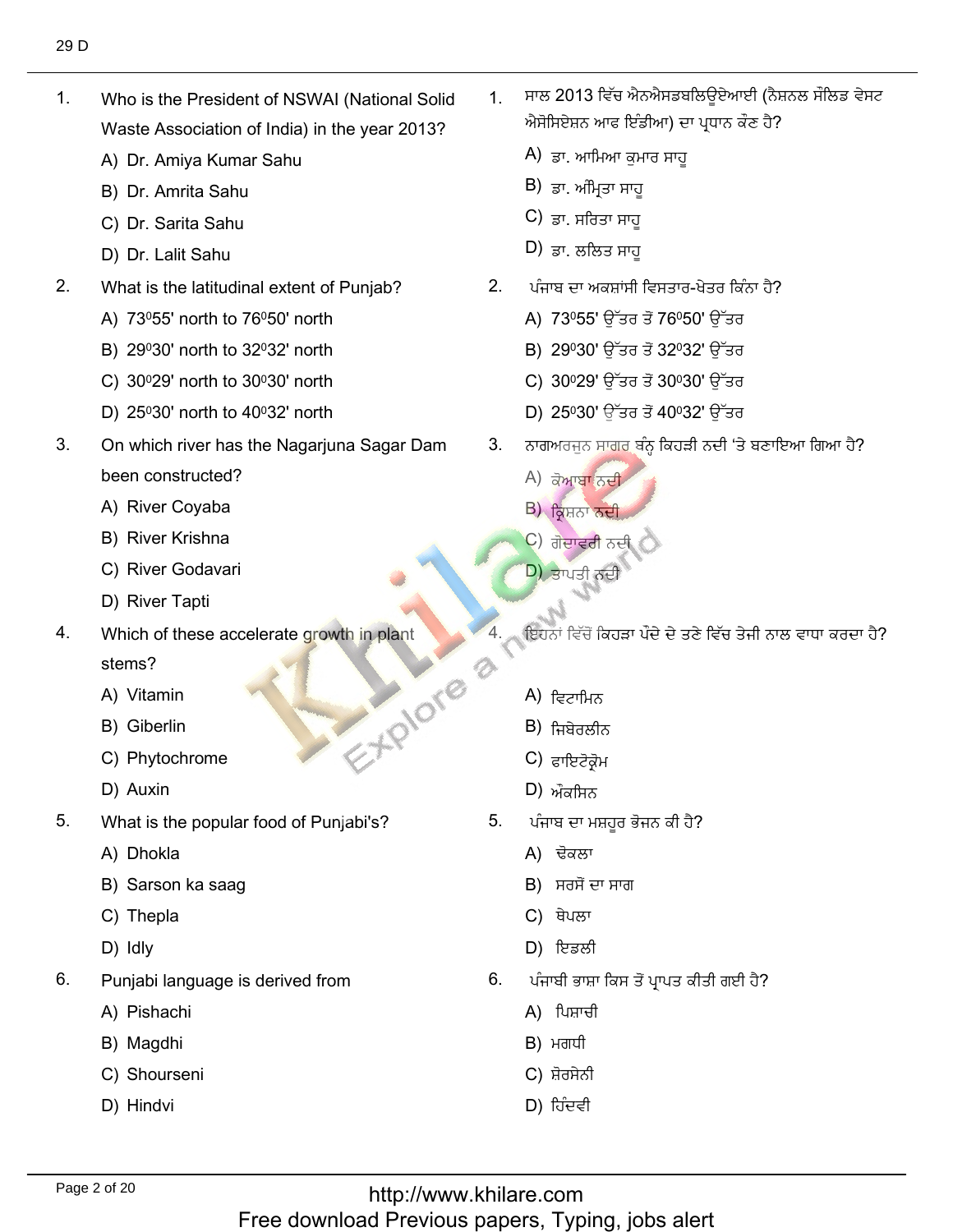$7<sub>1</sub>$ What type of organisms<br>A) Acellular organisms

7. What type of organisms are Bacteria?

- A) Acellular organisms
- A) Acellular organisms<br>B) Prokaryotic Organisms<br>C) Monocellular Organisms
- C) Monocellular Organisms<br>D) Eukarvotic Organisms
- D) Eukaryotic Organisms
- 8. Which among the following is the most popular dance of men of l<br>A) Bhangra
	- A) Bhangra<br>B) Garbha
	- B) Garbha<br>C) Disco
	- C) Disco
- D) Kathak ذ٬ذـ 9. What was the period of Second World War?
- 9. What was the perio<br>A) 1939-1945
	- A) 1939-1945<br>B) 1932-1940
	- B) 1932-1940
	- B) 1932-1940<br>C) 1935-1947<br>D) 1938-1948
	- D) 1938-1948
- For which of the following industry is 10. Bhadrawati, Karnataka<br>A) Cotton Textile
	- A) Cotton Textile<br>B) Woolen textile
	- B) Woolen textile<br>C) Silk Textile
	- C) Silk Textile
- C) Silk Textile<br>
D) Iron and Steel
- A reaction in which, under equilibrium, both  $11.$ reactants and produ<br>A) Exothermic
	- A) Exothermic
	- A) Exothermic<br>B) Endothermic<br>C) Reversible
	- C) Reversible
- C) Reversible<br>D) Irreversible
- $12<sup>7</sup>$ Brass is:
	- Brass is :<br>A) An alloy
	- A) An alloy<br>B) A radioactive element<br>C) A non-metal
	- C) A non-metal<br>D) A metalloid
	-

 $7.$ ਬੈਕਟੇਰੀਆ ਕਿਸ ਪ੍ਰ<br>A) *ਅਕੋ*ਸ਼ਿਕੀ ਜੀਵ

?كٍِٔطٗفيْذᴆلُذٓأيٗغذ٘ن 7.

- A) ਅਕੋਸ਼ਿਕੀ ਜੀਵ<br>B) ਮੋਕੇਰਿਓਟਿਕ ਜੀਵ
- B) ਪ੍ਰੋਕੇਰਿਓਟਿਕ ਜੀਵ<br>C) ਇੱਕ ਕੋਧਿਕੀ ਜੀਵ
- C) ਇੱਕ ਕੋਸ਼ਿਕੀ ਜੀਵ<br>D) ਸ਼ਕੇਰਿਓਟਿਕ ਜੀਵ
- 
- D) ਯੂਕੇਰਿਓਟਿਕ ਜੀਵ<br>8. ਹੇਠ ਲਿਖਿਆਂ ਵਿੱਚੋਂ ਪੰਜਾਬ ਦੇ ਪਰਸ਼ਾਂ ਦਾ ਸਭ ਤੋਂ ਪਸਿੱਧ ਨਾਚ ਕਿਹੜਾ
	-
	- ਹੈ?<br>A) ਭੰਗੜਾ
	- A) ਭੰਗੜਾ<br>B) ਗਰਭਾ<br>C) ਡਿਸਕੋ
	-
	- $D$ ) ਕੱਥਕ
	- 9. ਦੂਜੇ ਵਿਸ਼ਵ ਯੁੱਧ ਦੀ ਮਿਆਦ<br>A) 1939-1945
		- A) 1939-1945
		- A) 1939-1945<br>B) 1932-**19**40
		- B) 1932-1940<br>C) 1935-1947<br>D) 1938-1948
		-
- ੱ<mark>D) 1</mark>938-1948<br>10. ਕਰਨਾਟਕ ਦਾ ਭਦਰਾਵਤੀ ਨਿਮਨਲਿਖਤ ਵਿੱਚੋਂ ਕਿਹੜੇ ਉਦਯੋਗ ਲਈ<br>ਪ੍ਰਸਿੱਧ ਹੈ?  $\mathcal{L}_{\text{c}}$ 
	- ਪ੍ਰਸਿੱਧ ਹੈ?<br>A) ਸੂਤੀ ਕੱਪੜਾ<br>B) ਉਨੀ ਕੱਪੜਾ
	- $B$ ) ਉਨੀ ਕੱਪੜਾ
	- B) ਊਨੀ ਕੱਪੜਾ<br>C) ਰੇਸ਼ਮੀ ਕੱਪੜਾ
- C) ਰੇਸ਼ਮੀ ਕੱਪੜਾ<br>D) ਲੋਹਾ ਅਤੇ ਇਸਪਾਤ
	- . ਉਹ ਪ੍ਰਤੀਕਿਰਿਆ ਜਿਸ ਵਿੱਚ, ਸੰਤਲਨ ਦੇ ਅ
		- ਉਤਪਾਦ ਦੋਵੇਂ ਮੌਜ਼ੂ<br>A) ਤਾਪ ਨਿਕਾਸੀ A) ਤਾਪ ਨਿਕਾਸੀ<br>B) ਤਾਪ ਚਸੀ
		- $B$ ) ਤਾਪ ਚੁਸੀ
		- B) ਤਾਪ ਚੂਸੀ<br>C) ਪ੍ਰਤੀਵਰਤੀ
- C) ਪ੍ਰਤੀਵਰਤੀ<br>D) ਅਪਰਿਵਰਤਨਸ਼ੀਨ<br>12. ਪਿੱਤਲ ਇੱਕ:
	- $12.$  ਪਿੱਤਲ ਇੱਕ:
		- ਪਿੱਤਲ ਇੱਕ:<br>A)ੀਮਿਸ਼ਰ ਧਾਤ ਹੈ
		- A) ਮਿਸ਼ਰ ਧਾਤ ਹੈ<br>B) ਰੇਡੀਓਐਕਟਿਵ<br>C) ਅਧਾਤ ਹੈ
		- C) ਅਧਾਤ ਹੈ
		- $D$ ) ਉਪਧਾਤ ਹੈ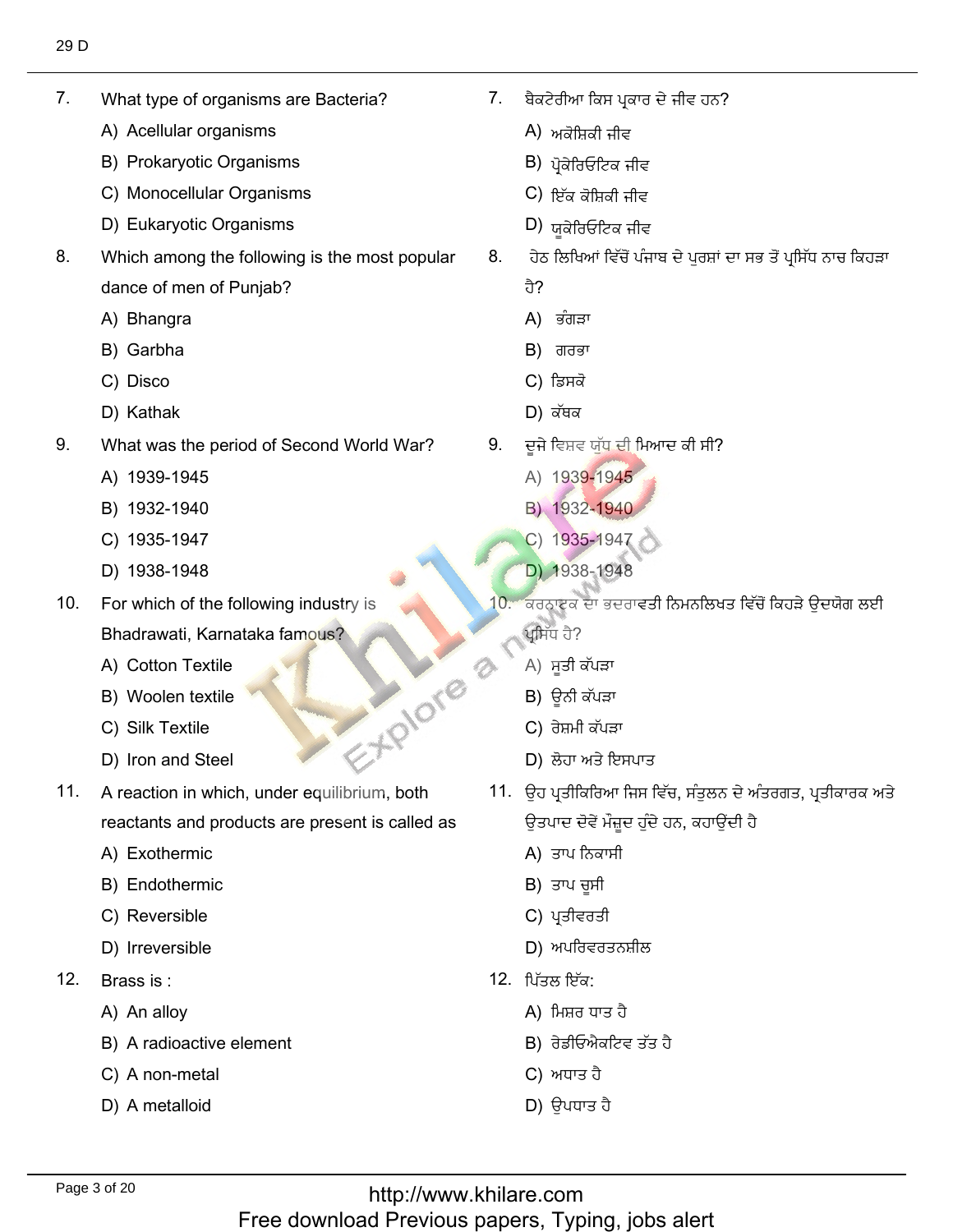$13.$ In which month Festival of Basant Panchami celebrated?<br>A) Chetar

13. In which month Festival of Basant Panchami

- A) Chetar<br>B) Magh
- B) Magh
- B) Magh<br>C) Phagun<br>D) Poh لِٙ 14. Lohri is essentially a festival dedicated
	-
- $14.$ Lohri is essenti<br>A) To fire
	- A) To fire<br>B) To soil
	- B) To soil
	- B) To soil<br>C) To water<br>D) To moon
- ص٫فكٖ٫ 15. Which one of the following describes a system
- $15.$ Which one of the following describes a system of agriculture where a single crop is grown on a large area?
	- large area?<br>A) Intensive Agriculture<br>B) Horticulture
	- B) Horticulture
	- B) Horticulture<br>C) Shifting Agriculture<br>D) Plantation Agriculture
	- D) Plantation Agriculture
- 16. Which Governor<br>A) Harding ان المستوى المستوى المستوى المستوى المستوى المستوى المستوى المستوى المستوى المستوى المستوى المستوى المستوى المستوى المستوى المستوى المستوى المستوى المستوى المستوى المستوى المستوى المستوى المستوى المستوى المستوى المستوى ال
	- A) Harding
	- A) Harding<br>B) Dalhousie<br>C) Metcalf
	- C) Metcalf<br>D) Bentic
	-
- $17.$ The cotton belt of Punjab is located in which geographical r<mark>e</mark><br>A) Doaba
	- A) Doaba<br>B) Maiha
	- B) Majha<br>C) Malwa
	- C) Malwa
	- D) Pothohar

13. ਬਸੰਤ ਪੰਚਮੀ ਦਾ ਤਿਉਹਾਰ ਕਿਹੜੇ ਮਹੀਨੇ ਵਿੱਚ ਮਨਾਇਆ ਜਾਂਦਾ ਹੈ?

 $\mathcal{C}^*$ ʻ $\mathcal{C}^*$ ʻ $\mathcal{C}^*$ ʻ $\mathcal{C}^*$ ʻ $\mathcal{C}^*$ ʻ $\mathcal{C}^*$ 

- A) ਚੇੱਤਰ<br>B) ਮਾਘ
- B) ਮਾਘ<br>C) ਫਾਗਣ
- 
- D) ਪੋਹ
- <sup>ļ</sup>. ਲੋਹੜੀ ਦਾ ਤਿਉਰ<br>A) ਅੱਗ ਨੂੰ
	- A) ਅੱਗ ਨੂੰ<br>B)ੀਮੱਟੀ ਨੂੰ
	- B) ਮਿੱਟੀ ਨੂੰ
	- B) ਮਿੱਟੀ ਨੂੰ<br>C) ਪਾਣੀ ਨੂੰ
	-
- بُّ D) ਚੰਦ ਨੂੰ<br>15. ਨਿਮਨਲਿਖਤ ਵਿੱਚੋਂ ਕਿਸ ਖੇਤੀ ਪਣਾਲੀ ਵਿੱਚ ਇੱਕ ਹੀ ਫਸਲ ਵਿੱਚ ਉਗਾ<mark>ਈ ਜਾਂਦੀ ਹੈ?</mark>
	- ٔؿٗرٔؾسُ٫)<br>A) ਸੰਘਣੀ ਖੇਤੀ<br>B) ਸ਼ਾਰਾਸਾਨੀ
	- $B$ ) ਬਾਗਬਾਨ
	- <mark>B) ਬਾਗ</mark>ਬਾਨੀ<br>C) ਸਥਾਨਾਂਤਰਿਤ<br>D) ਜੈ।ਨ ਮੇਤੀ
	- $D$ ) ਰੋਪਣ ਖੇਤੀ
- $-20.000$  and  $-20.000$ ੀਕਹੜੇ ਗਵਰਨਰ<br>A) ਹਾਰਡਿੰਗ
	- A) ਹਾਰਡਿੰਗ
	- A) ਹਾਰਡਿੰਗ<br>B) ਡਲਹਾਉਜ਼ੀ B) ਡਲਹਾਊ<br>C) ਮੈਟਕਾਫ
	-
	- $D)$  ਬੈਨਟਿਕ
	- .<br>ਪੰਜਾਬ ਦੇ <sup>ਰਿ</sup> <u> ਹੈ?</u>
		- ਸਥਿਤ ਹੈ?<br>A) ਦੋਆਬਾ<br>B) ਮਾੜਾ
		-
		- ਮਾਲਵਾ B) ਮਾਝਾ<br>C) ਮਾਲਵਾ<br>D) ਪੋਥੋਹਰ
		-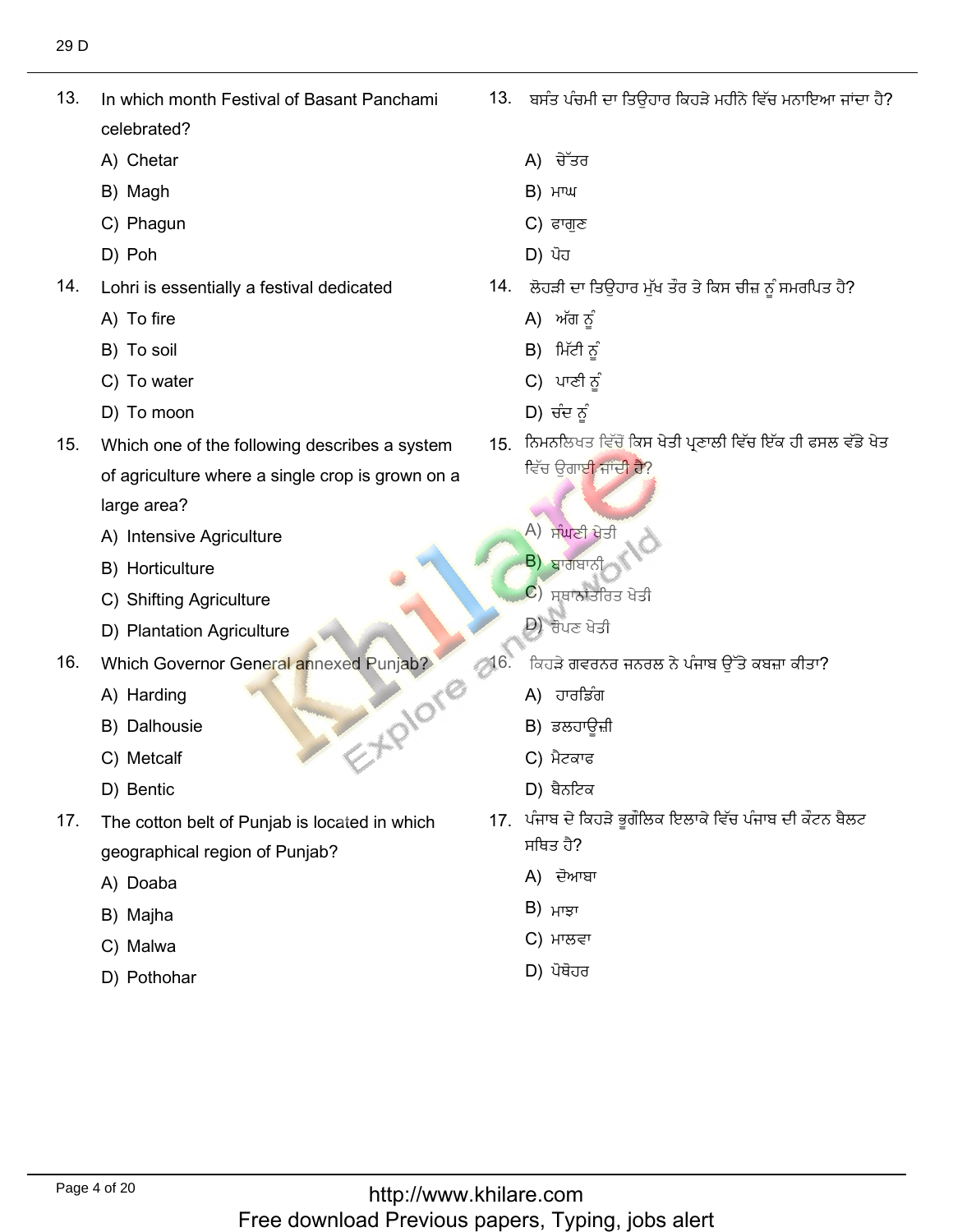$18.$ In which of the following area of Punjab the largest number of<br>A) Ludhiana

18. In which of the following area of Punjab the

- A) Ludhiana
- A) Ludhiana<br>B) Mandi Gobindgarh<br>C) Bathinda
- 
- C) Bathinda<br>D) Jalandhar طً٫يق 19. Italian Fascism gravitated to the right in which
- 19. Italian Fascism gravitated to the right in which period?
	- period?<br>A) The early 1920s<br>B) The earlv 1910s
	- B) The early 1910s<br>C) The earlv 1940s
	- C) The early 1940s<br>D) The earlv 1900s
	- D) The early 1900s
- $20.$ When was quit India movement started by Indian Nationa<br>A) 1942
	-
	- A) 1942<br>B) 1945
	- B) 1945<br>C) 1937
	- C) 1937<br>D) 1935 D) 1935
- Who was the Governor-General of India at the  $21.$ EXPIONE start of Quit India l<br>A) Lord Irwin
	- A) Lord Irwin
	- A) Lord Irwin<br>B) Lord Curzon
	- B) Lord Curzon<br>C) Lord Linlithgow<br>D) Lord Reading
	- D) Lord Reading
- $22<sub>1</sub>$ Copper wires are used for electrical connections. Why?
	- nections. Why?<br>Because electrical resistivity for copper is
	- high<br>B) Because electrical conductivity is low<br>C) Because electrical conductivity is high
	- C) Because electrical conductivity is high<br>D) Because both electrical resistivitv is high
	- D) Because both electrical resistivity is high and electrical conductivity is high

18. ਪੰਜਾਬ ਦੀਆਂ ਹੇਠ ਲਿਖੀਆਂ ਕਿਹੜੀਆਂ ਥਾਂਵਾਂ ਵਿੱਚ ਸਭ ਤੋਂ ਵੱਧ ਗਿਣਤੀ ਵਿੱਚ ਸਟੀਲ ਰੋਲਿੰਗ ਮਿਲਾਂ ਸਥਾਪਿਤ ਹਨ? ਗਿਣਤੀ ਵਿੱਚ ਸਟੀਲ<sup>਼</sup><br>A) ਲੁਧਿਆਣਾ<br>B) ਮੰਡੀ ਗੋਬਿੰਦਗੜ

قٍ مِنْ الْمُسْتِحِفِينَ بِإِيَّابِينَ بِينَ الْمُسْتَحِينَ بِينَ الْمُسْتَحِينَ بِينَ الْمُسْتَحِينَ بِينَ ال

- 
- B) ਮੰਡੀ ਗੋ<br>C) ਬਠਿੰਡਾ
- 
- $\Box$ ) ਜਲਧਰ
	- 19 ਕਿਸ ਕਾਲ ਵਿੱਚ ਇਤਾਲਵੀ ਫਾਸੀਵਾਦ ਦਾ ਝਕਾਅ ਸੈ-ਅਧਿਕਾਰ ਵੱਲ صٍٓ٬ه٫يئٗفة
		- ਗਿਆ?<br>A) 1920 ਈ. ਦੇ ਅਰੰਭ ਵਿੱਚ<br>B) 1910 ਈ. ਦੇ ਅਰੰਭ ਵਿੱਚ
		- B) 1910 ਈ. ਦੇ ਅਰੰਭ ਵਿੱਚ
		- B) 1910 ਈ. ਦੇ ਅਰੰਭ ਵਿੱਚ<br>C) 1940 ਈ. ਦੇ ਅਰੰਭ ਵਿੱਚ<br>D) 1900 ਈ. ਦੇ ਅਰੰਭ ਵਿੱਚ
		- D) 1900 ਈ. ਦੇ ਅਰੰਭ ਵਿੱਚ
	- ). ਭਾਰਤੀ ਰਾ<mark>ਸ਼ਟਰੀ ਫ</mark> ਕੀਤਾ ਗਿਆ ਸੀ?
		- ਕੀਤਾ ਗਿਆ<mark><br>A) 1942</mark>
		- A) 1942<br>**B**) 1945 **B**) 1945<br>**C**) 1937<br>D) 1935
		-
		-
- 21. ਜਨਰਲ-ਗਵਰਨਰ-ਜਨਰਲ ਕੌਣ<br>–<br>– 21. ਭਾਰਤ ਛੱਡੋ ਅੰਦੋਲਨ ਸ਼ਰ ਹੋਣ ਵੇਲੇ ਭਾਰਤ ਦਾ ਗਵਰਨਰ-ਜਨਰਲ ਕੌਣ
	- ਸੀ?<br>A) ਲਾਰਡ ਇਰਵਿ<br>B) ਲਾਰਡ ਕਰਜ਼ਨ
	- $B$ ) ਲਾਰਡ ਕਰਜ਼ਨ
- B) ਲਾਰਡ ਕਰਜ਼ਨ<br>C) ਲਾਰਡ ਲਿਨਲਿ C) ਲਾਰਡ ਲਿਨਲਿਥਗੋ<br>D) ਲਾਰਡ ਰੀਡਿੰਗ
	-
	- 22. ਤਾਂਬੇ ਦੀਆਂ ਤਾਰਾਂ ਦੀ ਵਰਤੋਂ ਬਿਜਲੀ ਦੇ ਕਨੈਕਸ਼ਨ ਲਈ ਕੀਤੀ ਜਾਂਦੀ  $\forall$  is the set of  $i$  if  $i$ ਹੈ। ਕਿਉਂ?<br>A) <del>ਪਰਾਧ ਜ਼ਰ</del>
		- ِ٘غ٬سْؿذًْصةًطنٔٓفُبذٓᶳذٓ
		- $\vert$ B) ਕਿਉਂਕਿ ਇਸਦੀ ਬਿਜਲਈ ਚਾਲਕਤਾ ਘੱਟ ਹੈ ِّ فُبْنُ الْمَسْتَخِذُ فَبِينَ الْمُسْتَخِذُ فَبِينَ الْمُسْتَخِذُ فَبِينَ الْمَسْتَخِذُ فَلْسَنَا فَلْمَ يَس
		- ושפוס וכא<del>נ</del><br>C) <del>והמנה מה</del> ਕਿਉਂਕਿ ਇਸਦੀ ਬਿਜਲਈ ਚਾਲਕਤਾ ਅਧਿਕੇ ਹ
		- -› ਕਿਉਂਕਿ ਇਸਦੀ ਬਿਜਲਈ ਚਾਰ<br>D) ਕਿਉਂਕਿ ਇਸਦੀ ਬਿਜਲਈ ਪ੍ਰਤ ਚਾਲਕਤਾ ਦੋਵੇਂ ਹੀ ਅਧਿਕ ਹਨ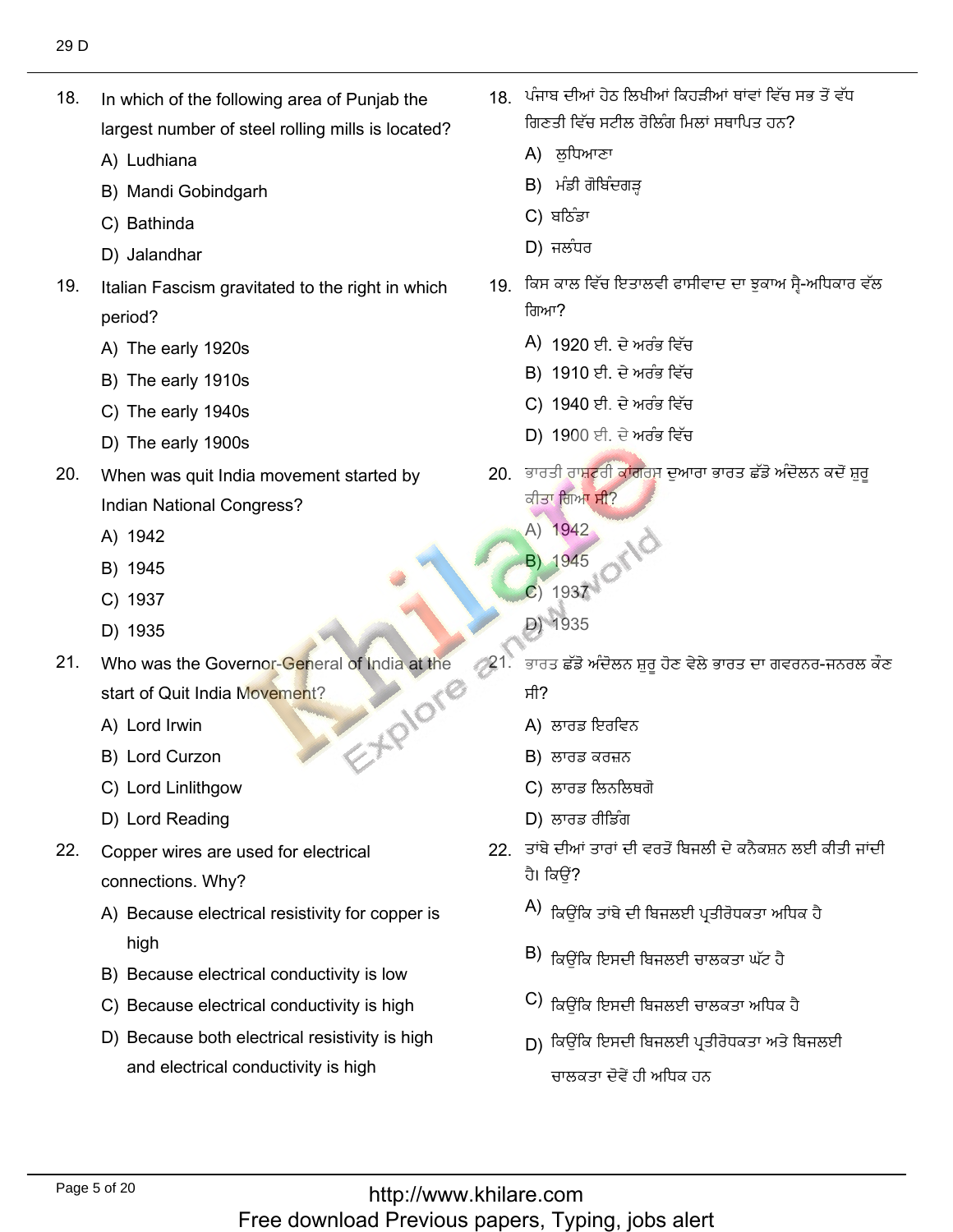23. In which directio<br>A) North South

23. In which direction of India Punjab is located?

- A) North South<br>B) North west
- B) North west<br>C) North East
- C) North East<br>D) South East
- D) South East
- 24. Where was first<br>A) Europe
	- A) Euro<sub>l</sub><br>B) Asia
	- B) Asia
	- B) Asia<br>C) Africa
- C) Africa<br>D) America
- $25.$ What are neg<br>A) Electrons
	- A) Electrons
	- A) Electrons<br>B) Atomic nucleus<br>C) Protons
	- C) Protons
- C) Protons<br>D) Neutrons
- 26. What is the SI<br>A) Tesla
	- A) Tesla
	- A) Tesla<br>B) Kelvin<br>C) mho
	- C) mho
- C) mho<br>D) Siemen a coil by virtue of which it opposes the which is opposed which it opposes that we have a composed which it opposes
- Property of a coil by virtue of which it opposes  $27.$ the change of current through it by inducing emf in itself is called<br>A) Self-induction
	- A) Self-induction
	- A) Self-induction<br>B) Mutual induction<br>C) Admittance
	- C) Admittance<br>D) Impedance
	- D) Impedance
- 28. In which year Guru Granth Sahib was accorded the status of 0<br>A) 1664
	-
	- A) 1664<br>B) 1704
	- B) 1704<br>C) 1699 C) 1699<br>D) 1708
	-

ا، ਪੰਜਾਬ ਭਾਰਤ ਦੀ <sup>.</sup>

?ِ٘ؿـُٓصٍَْٓ٬فُٓذٔٓفؿيْهنْط٫ل 23.

- ਪੰਜਾਬ ਭਾਰਤ ਦੀ<br>A) ਉੱਤਰ ਦੱਖਣ
- A) ਉੱਤਰ ਦੱਖਣ<br>B) ਉੱਤਰ ਪੱਛਮ<br>C) ਉੱਤਰ ਪਰਬ
- C) ਉੱਤਰ ਪੂਰਬ<br>D) ਦੱਖਣ ਪਰਬ
- $D$ ) ਦੱਖਣ ਪੂਰਬ
- <sup>ļ</sup>. ਪਹਿਲੇ ਵਿਸ਼ਵ ਯੁੱਧ<br>A) ਯਰਪ
	-
	- A) ਯੂਰਪ<br>B) ਏਸ਼ੀਆ B) ਏਸ਼ੀਆ
	- B) ਏਸ਼ੀਆ<br>C) ਅਫਰੀਕਾ<br>D) ਅਮਰੀਕਾ
	- $D$ ) ਅਮਰੀਕਾ
- 25. ਰਿਣ ਚਾਰਜ ਕਣਾਂ<br>A) ਇਲੈਕਟੌਨ
	- A) ਇਲੈਕਟ੍ਰੌਨ
	- A) ਇਲੈਕਟ੍ਰੌਨ<br>B) ਪ੍ਰਮਾਣੂ ਕੇਂਦਰ<br>C) ਪੋਟੌਨ
	- C) ਪ੍ਰੋਟੌਨ
- (C) ਪ੍ਰੋਟੌਨ<br>
(D) ਨਿਊਟ੍ਰੌਨ<br>
(D) ਨਿਊਟ੍ਰੌਨ
	- $26.$ <mark>ਚੁੰਬਕੀ</mark> ਖੇਤਰ ਦੀ !<br>A) <del>ਟੇਸ</del>ਲਾ
		-
		- A) ਟੇਸਲਾ<br>B) <del>ਡੇਲਟਿਨ</del> B) ਕੈਲਵਿਨ<br>C) ਜੋ
		- $C)$   $\overrightarrow{H}$
		- $(D)$  ਸੀਮੇਨ
- ីD) ਸੀਮੇਨ<br>27. ਕੁੰਡਲ ਦੀ ਉਸ ਵਿਸ਼ੇਸ਼ਤਾ ਨੂੰ ਕੀ ਕਿਹਾ ਜਾਂਦਾ ਹੈ ਜਿਸਦੇ ਦੇ ਕਾਰਨ ਇਹ<br>ਆਪਣੇ ਅੰਦਰ emf ਪੇਰਿਤ ਕਰਕੇ ਇਸ ਵਿੱਚੋਂ ਗਜਰਨ ਵਾਲੇ ਕਰੰਟ ਨੰ ਆਪਣੇ ਅੰਦਰ emf ਪ੍ਰੇਰਿ<br>ਬਦਲਣ ਤੋਂ ਰੋਕਦਾ ਹੈ? ਬਦਲਣ ਤੋਂ ਰੋਕਦਾ ਹੈ?<br>A) ਸੈ-ਪੇਰਣ
	- A) ਸ੍ਵੈ-ਪ੍ਰੇਰਣ<br>B) ਪਰਸਪਰ
	- A) ਸ੍ਵੈ-ਪ੍ਰੇਰਣ<br>B) ਪਰਸਪਰ ਪ੍ਰੇਰਣ<br>C) ਪਰਵੇਸ਼
	- C) ਪਰਵੇਸ਼
- C) ਪਰਵੇਸ਼<br>D) ਪ੍ਰਤੀਰੁਕਾਵਟ
	- 8. ਂ ਕਿਹੜੇ ਸਾਲ ਵਿੱਚ ਰ ਸਹਿਮਤੀ ਹੋਈ ਸੀ?<br>A) 1664
		- A) 1664 A) 1664<br>B) 1704
		-
		- B) 1704<br>C) 1699
		- C) 1699<br>D) 1708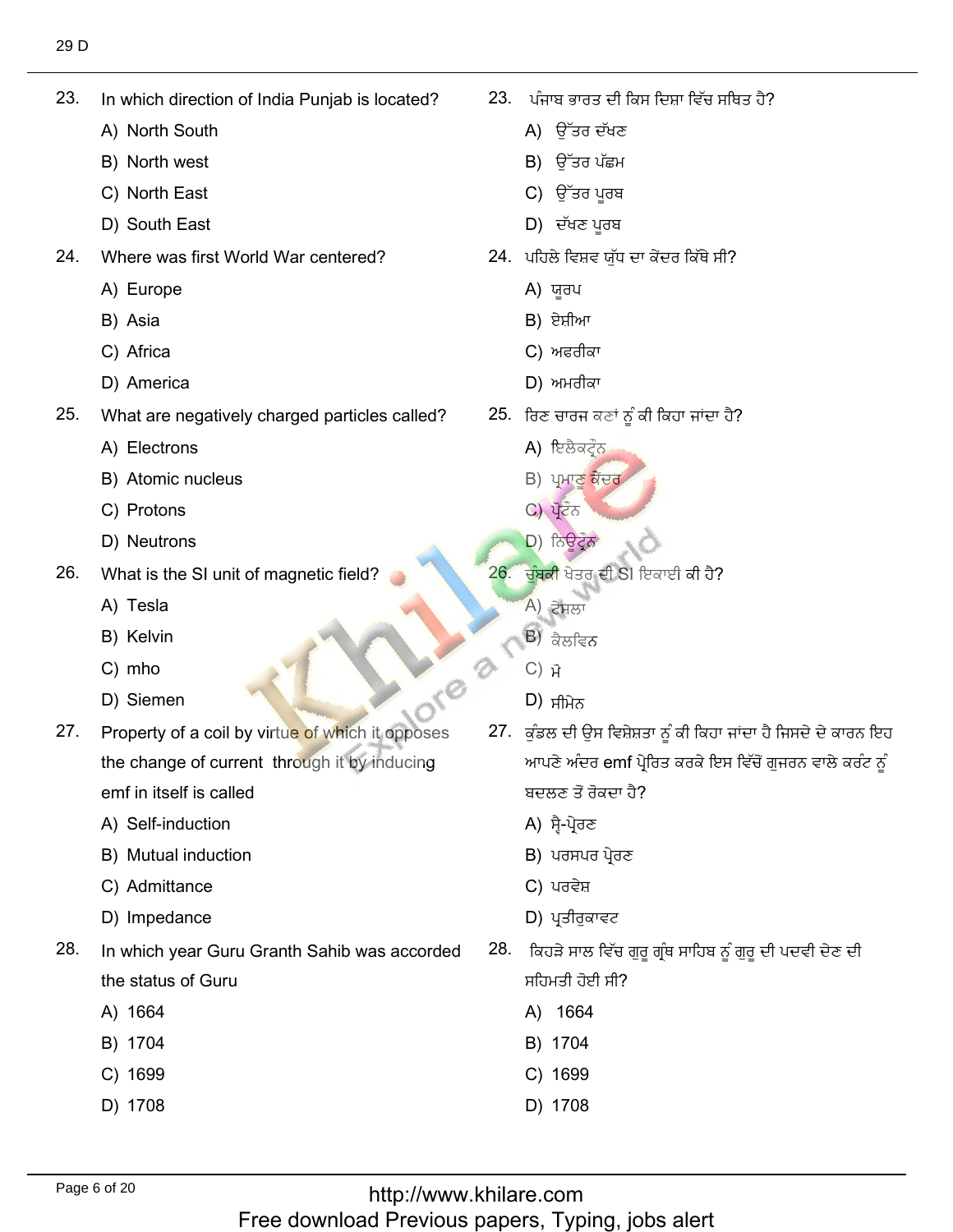29. Which of the following plant hormones causes wilting in leaves?<br>A) Ethvlene

29. Which of the following plant hormones causes

- A) Ethylene<br>B) Auxin
- B) Auxin
- B) Auxin<br>C) Gibberlin
- C) Gibberlin<br>D) Abscisic acid
- $30.$ Which of these four maharatnas markets steel for the public<br>A) SAIL
	- A) SAIL
	- A) SAIL<br>B) BHEL
	- B) BHEL<br>C) ONGC<br>D) NTPC
	- D) NTPC
- $31.$ Which type of rainfall is received by Punjab in July - August?<br>A) Monsoon
	- A) Monsoon
	- A) Monsoon<br>B) Western disturbances<br>C) Local rainfall
	- C) Local rainfall<br>D) All of these
- **C**) Local rainfall<br>
D) All of these D) ਇਹ ਸਾਰੇ
- $32.$ Lime water is an aqueo<mark>us s</mark><br>A) Calcium carbonate
	- A) Calcium carbonate<br>B) Calcium chloride
	- B) Calcium chloride<br>C) Calcium hydroxide
	-
	- C) Calcium hydroxide<br>D) Calcium bicarbonate D) Calcium bicarbonate
- 33. What happens to resistance of a metal with
	- increase in tei<br>A) Increases A) Increases
	- A) Increases<br>B) Decreases
	- B) Decreases<br>C) Remains same
- C) Remains same<br>D) First decreases and then increases
- 34. In which year<br>A) 1847
	-
	- A) 1847<br>B) 1857 B) 1857<br>C) 1843
	- C) 1843<br>D) 1849
	-

29 ਨਿਮਨ ਵਿੱਚੋਂ ਪੌਦੇ ਦੇ ਕਿਹੜੇ ਹਾਰਮੋਨ ਦੇ ਕਾਰਨ ਪੱਤੇ ਕਮਜ਼ੋਰ ਹੋ ਜਾਂਦੇ كًٔٔـج

ُفِيْرٍ فِي الْطِيْرِ فِي الْطِيْرِ فِي الْطِيْرِ فِي الْطِيْرِ فِي الْطِيْرِ فِي الْكِتَابِ فِي الْطِيْرِ فِي

- ਹਨ?<br>A) ਏਥੀਲੀਨ<br>B) ਔਕਸ਼ਿਨ
- B) ਔਕਸਿਨ<br>C) ਜ਼ਿ<del>ਬੇ</del>ਜਲੀਨ
- $C$ ) ਜ਼ਿਸ਼ੇਰਲੀਨ
- C) ਜਿਬੇਰਲੀਨ<br>D) ਐਬਸਿਜ਼ਇਕ ਅਮਲ
	- 30. ਇਹਨਾਂ ਚਾਰ ਮਹਾਂਰਤਨਾਂ ਵਿੱਚੋਂ ਕਿਹੜਾ ਸਾਰਵਜਨਿਕ ਖੇਤਰ ਦੇ ਕਾਰਖਾਨਿਆਂ ਲਈ ਇਸਪਾਤ ਦੀ ਖਰੀਦੋ-ਫਰੋਖਤ ਕਰਦਾ ਹੈ?
		- ਕਾਰਖਾਨਿਆਂ ਲਈ ਇਸ<br>A) ਸੇਲ/ਐਸਏਆਈਐ<br>B) <del>ਕੇਲ/ਸੀਐਜਈਐਲ</del>
		- B) ਭੇਲ/ਬੀਐਚਈ<sup>,</sup><br>C) ਓਐਨ੍ਹੀਬੀ
		- C) ਓਐਨਜੀਸੀ<br>D) ਐਨਟੀਮੀਬੀ
		- $D$ ) ਐਨਟੀਪੀਸੀ
	- 31. ਜਲਾਈ<sup></sup> ਪੈਂਦਾ ਹੈ? ਭਲ/ਬੀਅਚਈਅਲ<br>ਓਐਨਜੀਸੀ<br>ਐਨਟੀਪੀਸੀ<br>ਾਈ ਅਗਸਤ ਦੇ ਮਹੀਨੇ ਵਿੱਚ ਪੰ<br>ਹੈ?<br>ਮਾਨਸੂਨ<br>ਪੱਛਮੀ ਝੱਖੜ \<br>ਮਥਾਨੇਕ ਮੀਂਹ<br>ਸੋਚੀ ਜਾਂ ਨਿੰਬੂ ਵਾਲਾ ਪਾਣੀ ਇਸ<br>ਵੀ ਜਾਂ ਨਿੰਬੂ ਵਾਲਾ ਪਾਣੀ ਇਸ<br>ਕੈਲਸ਼ੀਅਮ ਕਾਰਬੋਨੇਟ
		- ਪੈਂਦਾ ਹੈ?<br>A) ਮਾਨਸਨ
		- $B)$  ਪੱਛਮੀ ਝੱਖੜ
		- $\overline{c}$ ) ਸਥਾਨਕ ਮੀਂਹ
		- $D$ ੇ ਇਹ ਸਾਰੇ
- <sub>ਸ਼ਕੰਜਵੀ ਜਾਂ ਨਿੰਬੂ ਵਾਲਾ ਪ<br>A) ਕੈਲਸ਼ੀਅਮ ਕਾਰਬੋਨੇਟ</sub>
	- A) ਕੈਲਸ਼ੀਅਮ ਕਾਰਬੋਨੇਟ
	- B) ਕੈਲਸ਼ੀਅਮ ਕਲੋਰਾਈਡ
	- B) ਕੈਲਸ਼ੀਅਮ ਕਲੋਰਾਈਡ<br>C) ਕੈਲਸ਼ੀਅਮ ਹਾਈਡ੍ਰੋਆਕਸਾਾ
	- C) ਕੈਲਸ਼ੀਅਮ ਹਾਈਡ੍ਰੋਆਕਸਾਈਡ<br>D) ਕੈਲਸ਼ੀਅਮ ਬਾਇਕਾਰਬੋਨੇਟ
		- ਕਿਸੇ ਧਾਤ ਦੇ ਤਾਪਮਾਨ<br>'ਤੇ ਤੀ ਪਾਲ ਪੈਂਡ ਤੈ<mark>?</mark> 'ਤੇ ਕੀ ਅਸਰ ਪੈਂਦਾ ਹੈ?
			- 'ਤੇ ਕੀ ਅਸਰ ਪੈਂਦਾ<br>A) ਵਧ ਜਾਂਦਾ ਹੈ<br>B) ਘਟ ਜਾਂਦਾ ਹੈ
			- B) ਘਟ ਜਾਂਦਾ ਹੈ<br>C) <del>ਉਹ</del>ੀ ਰਹਿੰਦਾ ਹੈ
			-
			- C) ਉਹੀ ਰਹਿੰਦਾ ਹੈ<br>D) ਮਹਿਲਾਂ ਵਧ ਜਾਂਦਾ ਹੈ ਅਤੇ ਫਿਰ ਮਾਟ ਜਾਂਦਾ ਹੈ  $\vert$ D) ਪਹਿਲਾਂ ਵਧ ਜਾਂਦਾ ਹੈ ਅਤੇ ਫਿਰ ਘਟ ਜਾਂਦਾ ਹੈ
		- 34. ਅੰ
			- -ਅੰਗਰੇਜ਼ਾਂ ਨੇ<br>A) 1847
			- B) 1857
			- B) 1857<br>C) 1843 1843<br>1849
			-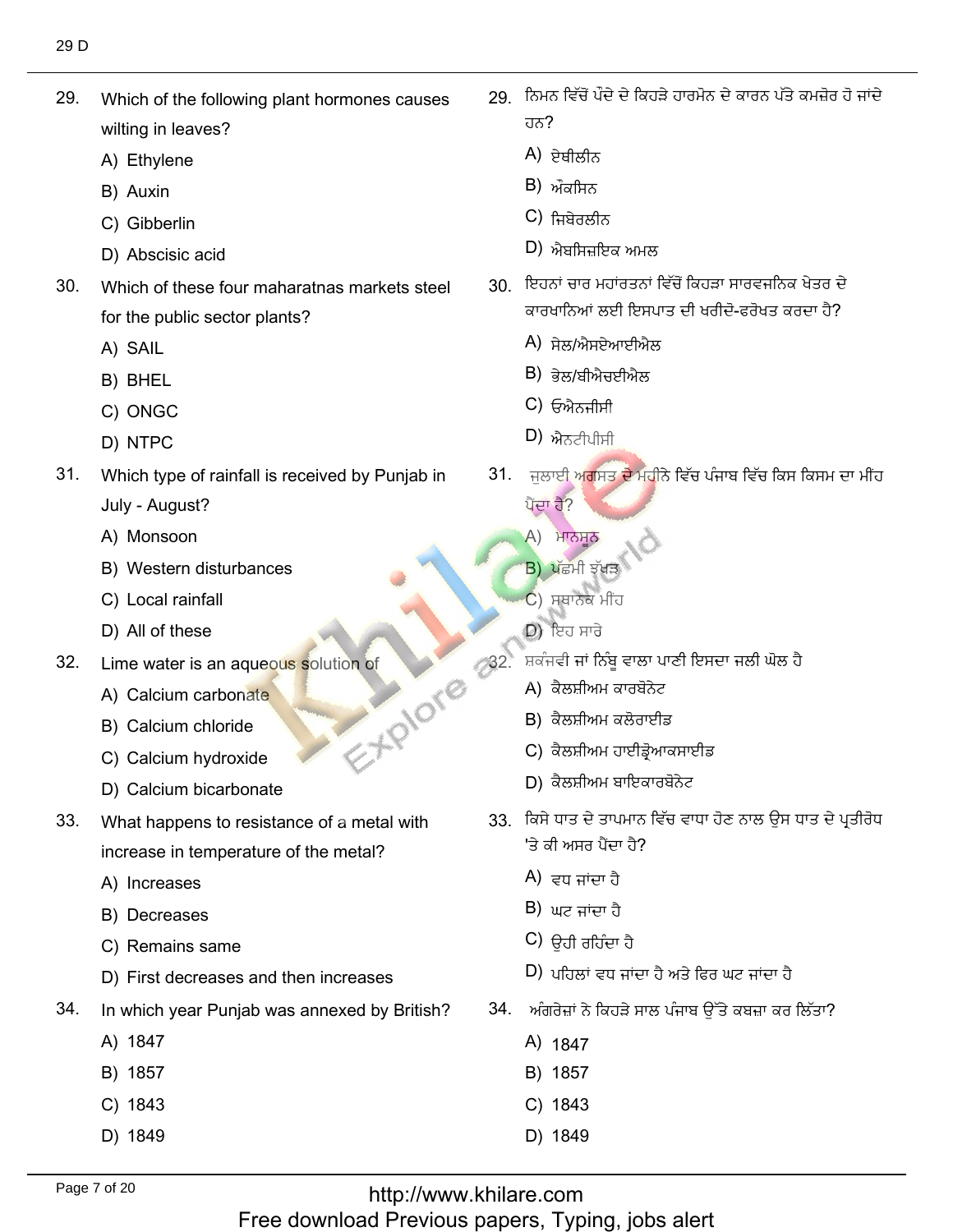- $35.$ The north-south corridor joins which of the following places of India?
	- A) Srinagar to Kanyakumari
	- B) Srinagar to Rameswaram
	- C) Shimla to Kochi
	- D) Dehradun to Kanyakumari
- 36. The reaction,  $H_2 + Cl_2 \rightarrow 2HCl$  is:
	- A) An oxidation reaction
	- B) A reduction reaction
	- C) A combination reaction
	- D) An isomerisation reaction
- 37. The term "New systematics" was coined by
	- A) Aristotle
	- B) John Ray
	- C) Julian Huxley
	- D) Engler
- 38. Area of Punjab that is between rivers of Beas and Satluj is called as
	- A) Majha
	- B) Malwa
	- C) Doaba
	- D) Giddha
- 39. Which ceremony is observed in the morning of the wedding day?
	- A) Ghori
	- B) Ganna
	- C) Gharoli
	- D) Jaggo
- 40. The acid present in an ant's sting is :
	- A) Acetic acid
	- B) Methanoic acid
	- C) Citric acid
	- D) Tartaric acid
- 35. ਉੱਤਰੀ-ਦੱਖਣੀ ਗਲਿਆਰੇ ਭਾਰਤ ਦੇ ਹੇਠਾਂ ਲਿਖਿਆਂ ਵਿਚੋਂ ਕਿਹੜੇ ਸਥਾਨਾਂ ਨੂੰ ਜੋੜਦੇ ਹਨ?
	- A) ਸ਼੍ਰੀਨਗਰ ਤੋਂ ਕੰਨਿਆਕਮਾਰੀ
	- B) ਸ਼੍ਰੀਨਗਰ ਤੋਂ ਰਾਮੇਸ਼ਵਰਮ
	- C) ਸ਼ਿਮਲਾ ਤੋਂ ਕੋਚੀ
	- D) ਦੇਹਰਾਦਨ ਤੋਂ ਕੰਨਿਆਕਮਾਰੀ
- 36. ਪ੍ਰਤੀਕਿਰਿਆ, H<sub>2</sub>+Cl<sub>2</sub>→2HCl :
	- A) ਇੱਕ ਆਕਸੀਕਰਨ ਪ੍ਰਤੀਕਿਰਿਆ ਹੈ
	- B) ਇੱਕ ਅਵਕਰਨ ਪ੍ਰਤੀਕਿਰਿਆ ਹੈ
	- C) ਇੱਕ ਸੰਯੋਜਨ ਪ੍ਰਤੀਕਿਰਿਆ ਹੈ
	- D) ਇੱਕ ਸਮਪਰਿਸਥਿਤਿਕ ਪ੍ਰਤੀਕਿਰਿਆ ਹੈ
- 37. ਸ਼ਬਦ "ਨਵਾਂ ਵਰਗੀਕਰਨ-ਵਿਗਿਆਨ" ਦੀ ਖੋਜ ਇਹਨਾਂ ਨੇ ਕੀਤੀ
	- $A)$  ਅਰਸਤ
	- B) ਜਾੱਨ ਰੇ
	- C) ਜਲੀਅਨ ਹਕਸਲੇ
	- D) ਏਨਗਲਰ
- $38 -$ ਬਿਆਸ ਅਤੇ ਸਤਲੁਜ ਦੀਆਂ ਨਦੀਆਂ ਵਿਚਕਾਰਲੇ ਪੰਜਾਬ ਦੇ ਖੇਤਰ ਨੂੰ ਕੀ ਕਿਹਾ ਜਾਂਦਾ ਹੈ
	- A) ਮਾਝਾ
	- B) ਮਾਲਵਾ
	- C) ਦੋਆਬਾ
	- $D)$  ਗਿੱਧਾ

E-HPIOTE

- 39. ਵਿਆਹ ਵਾਲੇ ਦਿਨ ਦੀ ਸਵੇਰ ਨੂੰ ਕਿਹੜੀ ਰੀਤ ਕੀਤੀ ਜਾਂਦੀ ਹੈ?
	- A) ਘੋੜੀ
	- $B$ ) ਗਾੱਨਾ
	- C) ਘਰੋਲੀ
	- $D)$  ਜਾਗੋ
- 40. ਕੀੜੀ ਦੇ ਡੰਗ ਵਿੱਚ ਇਹ ਅਮਲ ਮੌਜ਼ੁਦ ਹੁੰਦਾ ਹੈ:
	- A) ਐਸਟਿਕ ਅਮਲ
	- **B)** ਮੈਥੇਨਾਇਕ ਅਮਲ
	- C) ਸਾਇਟ੍ਰਿਕ ਅਮਲ
	- D) ਟਾਰਟਰਿਕ ਅਮਲ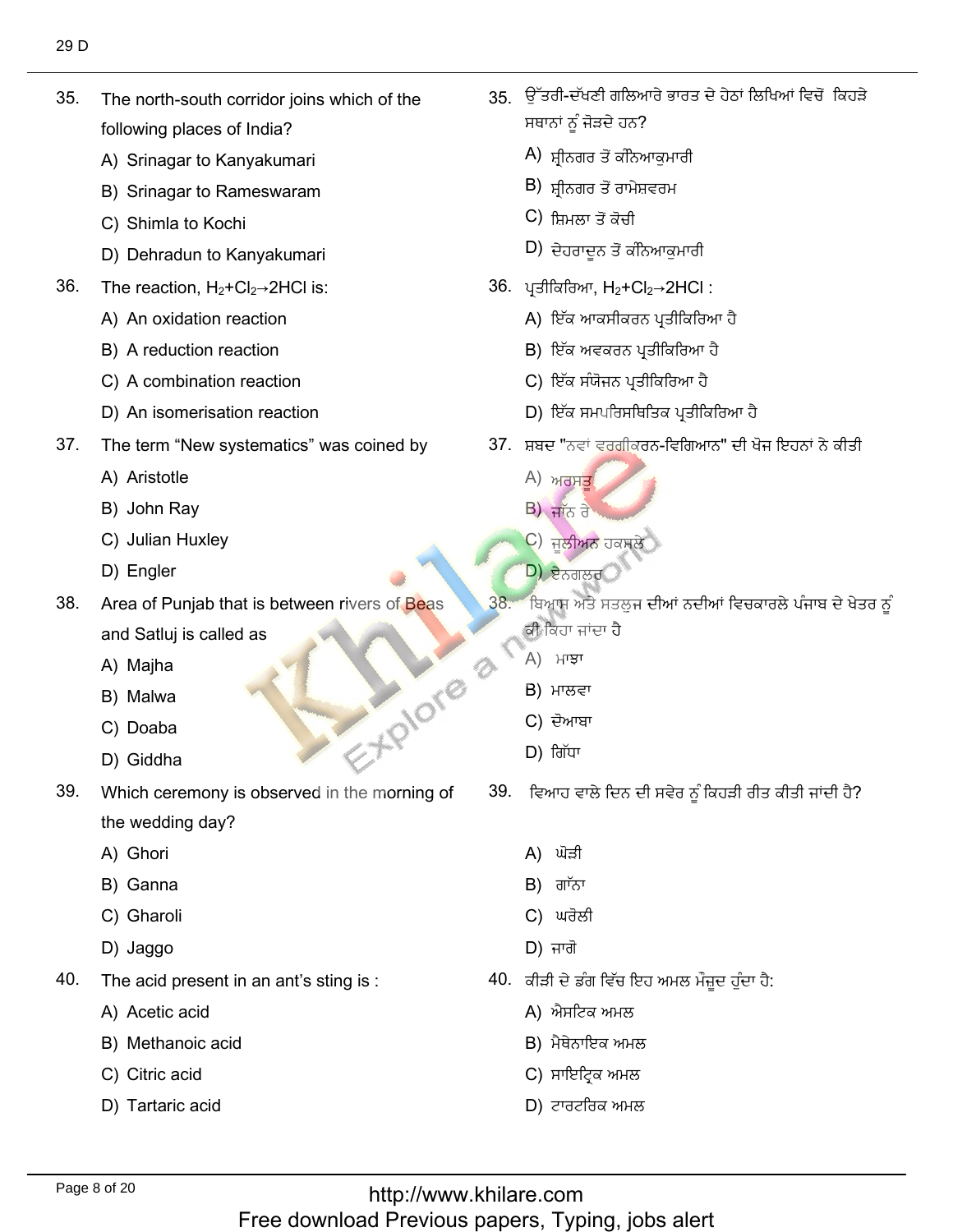41. Guru Di Mase<br>A) A garden

41. Guru Di Maseet at Gurdaspur is

- A) A garden<br>B) A mosque
- B) A mosque<br>C) A temple
- C) A temple
- D) A gurudwara
- 42. Which of the following crop is a Zaid crop?
	- A) Maize
	- A) Maize<br>B) Paddy<br>C) Wheat
	- C) Wheat
- C) Wheat<br>D) Watermelon
- 43. Who was the found<br>A) Adolf Hitler
	- A) Adolf Hitler
	- A) Adolf Hitler<br>B) Emilio Gentile
	- B) Emilio Gentile<br>C) Benito Mussolini<br>D) Stanlev G. Pavne
	- D) Stanley G. Payne
- 44. The device used for producing electric current is called a
	- is called a<br>A) Voltmeter
	- A) Voltmeter<br>B) Galvanometer<br>C) Ammeter
	- C) Ammeter
	- D) Generator
- Teeyan festival is celebrated in which following 45. months? months?<br>A) Phagan<br>B) Cheter
	-
	- B) Cheter<br>C) Sawan
	- C) Sawan
- C) Sawan<br>D) Bhadron
- 46 Where did Mahatma Gandhi start his first Satyagraha moveme<br>A) Champaran
	- A) Champ<br>B) Orissa
	- B) Orissa<br>C) Kheda
	- C) Kheda
	- D) Calcutta

. ਗੁਰੂਦਾਸਪੁਰ ਵਿਖੇ<br>A) ਇਕ ਬਾਗ

ِّ إِنَّ فِي الْمَرْضِ الْمَرْضِ الْمَرْضِ الْمُرْضِعَ بِهِذِي الْمَرْضِ الْمُرْضِعَ الْمُرْضِعَ الْمُرْضِعَةِ

- A) ਇਕ ਬਾਗ
- A) ਇਕ ਬਾਗ<br>B) ਇਕ ਮਸਜਿ<sup>,</sup><br>C) ਇਕ ਮੰਦਰ
- 
- ذبزٕفيٍْيْ 42. Which of the following crop is a Zaid crop? D) ਇਕ ਗਰਦਵਾਰਾ
	- .<br>. ਨਿਮਨਲਿਖਤ ਵਿੱਚੋਂ ਕਿਹੜੀ ਫਸਲ ਹਾੜ੍ਹੀ ਅਤੇ ਸ ਬੀਜੀ ਜਾਣ ਵਾਲੀ<br>A)ਾਮੱਕੀ
		- A) ਮੱਕੀ<br>B) ਝੋਨਾ
		- $B$ ) ਭੋਨਾ
		- B) ਝੋਨਾ<br>C) ਕਣਕ<br>D) ਤਰਬਹ
		- $\vert D\rangle$  ਤਰਬਜ਼
	- <sup>}</sup>. ਇਟਲੀ ਵਿੱਚ ਫਾਸੀਵਾ ਇਟਲੀ ਵਿੱਚ ਫਾਸੀਵਾਦ<br>A) ਅਡੌਲ**ਫ** ਹਿਟਲਰ
		-
		- A) ਅਡੌਲਫ ਹਿਟਲ<br>B) ਏਮਿਲਿਓ ਜੈਂਟਾਈ
		- B) ਏਮਿਲਿਓ ਜੈਂਟਾਈਲ<br>C) ਬੇਨਿਟੋ ਮਸੋਲਿਨੀ
	- (C) ਬੇਨਿਟੋ ਮੁਸੋਲਿਨੀ<br>
	<mark>D) ਸ</mark>ਟੇਨਲੀ ਜੀ. ਪਾਇਨੇ
		- <u>ਬਿਜਲੀ ਦਾ ਕਰੰਟ ਉਤਪੰਨ ਕਰਨ ਲਈ ਵਰਤੇ ਜਾਂਦੇ ਉਪਕਰਣ ਨੂੰ</u>  $44 -$ ਕਿਹਾ ਜਾਂਦਾ ਹੈ<br>A) ਵੋਲਟਮੀਟਰ<br>B) ਗੈਲਟੈਨੋਮੀਟਰ 'ਜਾਂਦਾ ਹੈ
			-
			- B) ਗੈਲਵੈਨੋਮੀਟਰ<br>C) ਐਪਪੀਟਰ
			- C) ਐਮਮੀਟਰ<br>D) ਜਨਰੇਟਰ
	- $\frac{1}{2}$  figure
		- ।<br>5. ਤੀਾ
			-

5. Hiplore

- ਹੈ?<br>A) ਫਾਗੁਨ<br>B) ਚੇੱਤਰ
- B) ਚੈੱਤਰ<br>C) ਸਾਵਨ
- 
- C) ਸਾਵਨ<br>D) ਭਾਦਰੋਂ  $D$ ) ਭਾਦਰੋਂ
- 46. ਮਹਾਤਮਾ ਗਾਂਧੀ ਨੇ ਭਾਰਤ ਵਿੱਚ ਆਪਣਾ ਪਹਿਲਾ ਸਤਿਆਗ੍ਰਹਿ ਅੰਦੋਲਨ ਕਿੱਥੇ ਸ਼ੁਰੂ ਕੀਤਾ ਸੀ<br>A) ਚੰਪਾਰਣ
	- A) ਚੰਪਾਰਣ<br>B) ਉੜੀਸਾ
	- B) ਉੜੀਸਾ<br>C) ਖੇੜਾ
	- C) ਖੇੜਾ
	- $D$ ) ਕਲਕੱਤਾ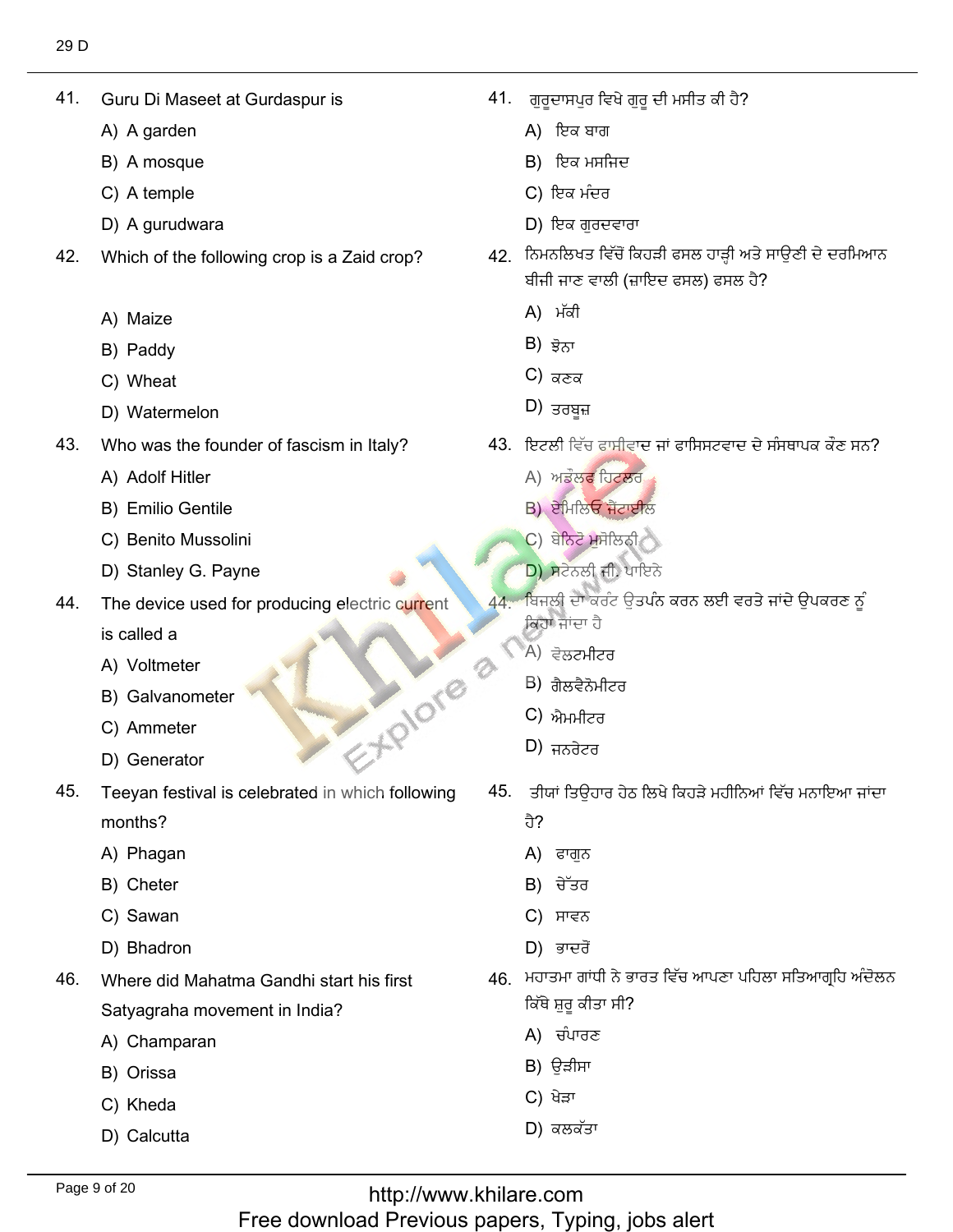$47.47\pm0.000$  was the immediate cause for the first for the first for the first for the first for the first for the first form

47. ਪਹਿਲੇ ਵਿਸ਼ਵ ਯੁੱਧ ਦਾ ਤਤਕਾਲੀਨ ਕਾਰਨ ਕੀ ਸੀ?<br>ੈਂ<br>A) ਆਸਟਰੀਆ ਦੇ ਆਰਕਡਿਊਕ ਫਰੈਂਜ਼ ਫਰਡੀਨੈਂਡ ਦੀ ਹੱਤਿਆ<br>B) ਪੋਲੈਂਡ 'ਤੇ ਹਮਲਾ<br>C) ਫਰਾਂਸ ਅਤੇ ਰੋਮ ਵਿਚਕਾਰ ਯੁੱਧ<br>D) ਇੰਗਲੈਂਡ ਅਤੇ ਜਰਮਨੀ ਵਿਚਕਾਰ ਯੁੱਧ 47. ਪਹਿਲੇ ਵਿਸ਼ਵ ਯੁੱਧ ਦਾ ਤਤਕਾਲੀਨ ਕਾਰਨ ਕੀ ਸੀ? 47. What was the immediate cause for the first д) ਆਸਟਰੀਆ ਦੇ ਆਰਕਡਿਉਕ ਫਰੈਂਜ਼ ਫਰਡੀਨੈਂਡ ਦੀ ਹੱਤਿਆ<br>А world war? <sup>l</sup>d war?<br>Assassination of Archduke Franz Ferdinand B) ਪੋਲੈਂਡ 'ਤੇ ਹਮਲਾ<br>C) ਫ਼ਰਾਂਸ਼ ਅਤੇ ਰੋਮ ਫ਼ਿਜ਼ਕਾਰ ਸ਼ੱਸ of Austria<br>B) Attack on Poland B) Attack on Poland<br>C) War between France and Rome<br>D) War between England and Germany C) ਫਰਾਂਸ ਅਤੇ ਰੋਮ ਵਿਚਕਾਰ ਯੁੱਧ<br>D) ਇੰਗਲੈਂਤ ਅਤੇ ਹਰਪਨੀ ਵਿਚਕਾਰ ਸੱਧ D) War between England and Germany 48. When was Asiatic Cheetah declared as extinct  $\sim$ in India? in India?<br>A) 1952<br>B) 1965 <sup>1952</sup> B) 1965 B) 1965<br>C) 1976 B) 1965<br>C) 1976 C) 1976<br>D) 1982 C) 1976<br>D) 198**2** D) 1982  $D)$  1982 49. Where is Majha region?<br>A) Central Puniab <sup>)</sup>. ਮਾਝੇ ਦਾ ਖੇ<mark>ਤਰ</mark> ਕਿੱ<br>... A) ਕੇਂਦਰੀ ਪੰਜਾਬ A) Central Punjab A) Central Punjab<br>B) North East Punjab<br>C) South East Puniab A) ਕੇਂਦਰੀ ਪੰਜਾਬ<br>B) ਉੱਤਰ ਪੂਰਬ ਪੰਜਾ<br>C) ਦੱਖਣ ਪਰਬ ਪੰਜਾਬ ਕੇਂਦਰੀ ਪੰਜਾਬ D) South Punjab ف٬ؾرٔل٫طْن 50. In which year India - Pakistan partition took  $C$ ) ਦੱਖਣ ਪਰਬ ਪੰਜਾਬ  $D$ ) ਦੱਖਣੀ ਪੰਜਾਬ In which year India - Pakistan partition took ਭਾਰਤ – ਪਾਕਿਸਤਾਨ ਦੀ ਵੰਡ ਕਿਸ ਸਾਲ ਹੋਈ? 50. - 10 - 10 - 10 - 11 place? place?<br>A) 1954<br>B) 1947 A) 1954 A) 1954<br>B) 1947 B) 1947 B) 1947<br>C) 1956<br>D) 1949 B) 1947<br>C) 1956<br>D) 1949 D) 1949 D) 1949  $51.$ 51. ਬੋਕਾਰੋ ਸਟੀਲ ਪਲਾਂਟ ਨਿਮਨ ਵਿੱਚੋਂ ਕਿਸ ਪ੍ਰਾਂਤ ਵਿੱਚ ਸਥਿਤ ਹੈ? In which of the following state Bokaro Steel Plant is situated ?<br>A) Jharkhand A) ਝਾਰਖੰਡ<br>B) <del>ਸ਼ਿ</del>ਹਾਰ A) Jharkl<br>B) Bihar B) Bihar<br>C) Gujarat B) ਬਿਹਾਰ<br>C) ਗੁਜਰਾਤ B) Bihar  $B$ ) ਬਿਹਾਰ D) West Bengal  $(D)$ ਪੱਛਮੀ ਬੰਗਾਲ

ُّهُ٬ في اللهُ عَنْدُ اللَّهُ عَنْدُ اللَّهُ عَنْدُ اللَّهُ عَنْدَ اللَّهُ عَنْدَ اللَّهُ عَنْدَ اللَّهُ٬ فَقُ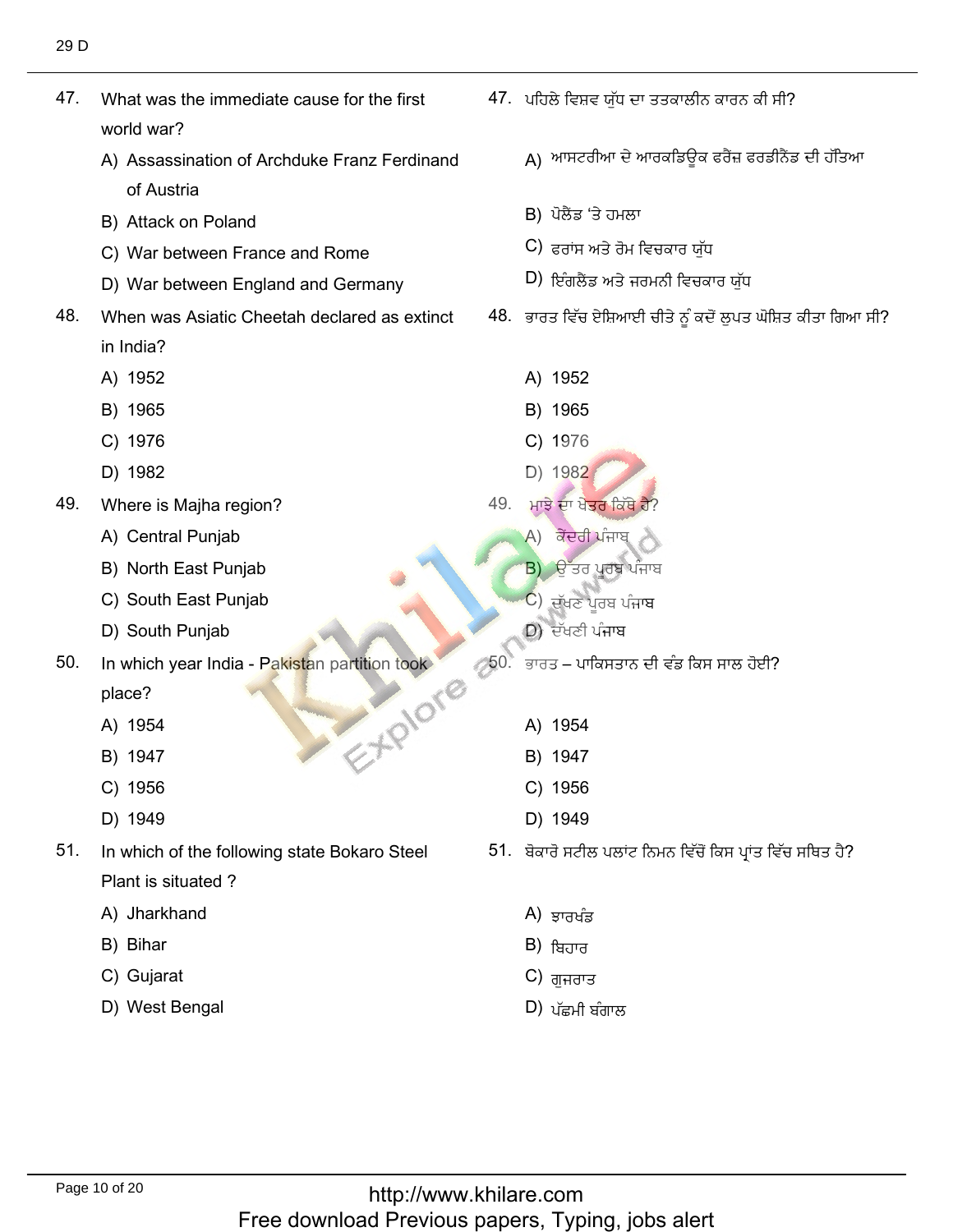52. Which of the following are the Big Three in the 2nd World War? 2nd World War?<br>A) Roosevelt, Churchill , Stalin<br>B) Churchill. Hitler. Stalin

52. Which of the following are the Big Three in the

- 
- B) Churchill, Hitler, Stalin<br>C) Stalin. Hitler. Mussolini
- C) Stalin, Hitler, Mussolini
- C) Stalin, Hitler, Mussolini<br>D) Hitler, Mussolini, Roosevelt
- 53. India has one of the largest networks of which of the following<br>A) Roadwavs
	- A) Roadways<br>B) Railwavs
	- B) Railways
	- B) Railways<br>C) Waterways<br>D) Pipelines
	- D) Pipelines
- 54. What is the angle between the geographic meridian and the magnetic meridian at a place is called?
	- is called?<br>A) Magnetic Declination<br>B) Magnetic Inclination
	- B) Magnetic Inclination
- Magnetic Inclination<br>Horizontal component of earth's magnetic Field<br>
5. D) Magnetic dipole
	-
- 55. Name the<br>A) Jaipur
	- A) Jaipur
	- A) Jaipur<br>B) Lucknow
- B) Lucknow<br>C) Chandigarh<br>D) Amritsar ئ٫ٓوᴆؿُي 56. Where is the Gobindgarh Fort?
	-
- 56. Where is the Go<mark>l</mark><br>A) Amritsar
	- A) Amritsar
	- A) Amritsar<br>B) Chandigarh<br>C) Mansa
	- C) Mansa
	- D) Bathinda
- إأفقٕ٬ىٍٍَٗٓطٖفᶦصٍٓ٬ؿرًٓكوكٓ 52. ?كُإأِٟذٓਕਿਹੜੀਆਂ ਸਨ?
	- ਕਿਹੜੀਆਂ ਸਨ?<br>A) ਰੂਜ਼ਵੇਲਟ, ਚਰਚਿਲ, ਸਟਾਲਿਨ<br>B) ਚਰਚਿਲ. ਹਿਟਲਰ. ਸਟਾਲਿਨ
	- B) ਚਰਚਿਲ, ਹਿਟਲਰ, ਸਟਾਲਿਨ<br>C) ਸਟਾਲਿਨ. ਹਿਟਲਰ. ਮਸੋਲਿਨੀ
	- C) ਸਟਾਲਿਨ, ਹਿਟਲਰ, ਮੁਸੋਲਿਨੀ<br>D) ਹਿਟਲਰ. ਮਸੋਲਿਨੀ. ਰਜ਼ਵੇਲਟ
	- D) ਹਿਟਲਰ, ਮਸੋਲਿਨੀ, ਰਜ਼ਵੇਲਟ
	- 53. ਭਾਰਤ ਵਿੱਚ ਆਵਾਜਾਈ ਦੇ ਕਿਹੜੇ ਸਾਧਨ ਦਾ ਸਭ ਤੋਂ ਵੱਡਾ ਜਾਲ ਵਿਛਿਆ ਹੋਇਆ ਹੈ?
		- ਵਿਛਿਆ ਹੋਇਆ <sup>;</sup><br>A) ਸੜਕ ਮਾਰਗ<br>B) <del>ਤੇਲਪਾਰਗ</del>
		- $B$ ) ਰੇਲਮਾਰਗ B) ਰੇਲਮਾਰਗ<br>C) ਜਲਮਾਰਗ
		-
- C) ਜਲਮਾਰਗ<br>D) ਪਾਈਪਲਾਈਨਾਂ
	- .<br>. ਕਿਸੇ ਸਥਾ<mark>ਨ ਦੇ ਭੂਗੋਲਿਕ</mark> ਮੱਪਿ ਕੌਣ ਨੂੰ ਕੀ ਕਿਹਾ ਜਾਂਦਾ ਹੈ?
		- (A)<br><mark>ਦੱਬਕੀ ਪਤਨਸ਼</mark><br>B) ਜੰਬੂਦੀ ਝੁਕਾਉ

ْؿًَٔكؿلٔذنٕ٫ص

- ਚੁੰਬਕੀ ਝੁਕਾੳ
- C) ਪ੍ਰਿੰਥਵੀ ਦੇ ਚੁੰ<mark>ਬਕੀ ਖੇਤਰ ਦਾ ਖਿਤਿਜੀ ਜਾਂ ਲੇਟਵਾਂ ਭਾਗ</mark>
- D) ਚੰਬਕੀ ਦੋ-ਧਰਵ  $\overline{D}$ , gain c  $\overline{v}$ 
	- ; ਪੰਜਾਬ ਅਤੇ ਹਰਿ<mark>ਆ</mark><br>A) ਜੈਪਰ
		- A) ਜੈਪੁਰ A) ਜੈਪੁਰ<br>B) ਲਖਨਉ
		-
		- C) ਚੰਡੀਗੜ੍ਹ
		- D) ਅੰਮਿਤਸਰ
	- i. ਗੋਬਿੰਦਗੜ੍ਹ ਦਾ ਰਿ<br>A) ਅੰਮਿਤਸਰ
		- A) ਅੰਮ੍ਰਿਤਸਰ<br>B) ਚੰਡੀਗੜ
		- B) ਚੰਡੀਗੜ੍ਹ<br>C) ਮਾਨਸਾ
		- C) ਮਾਨਸਾ<br>D) ਬਠਿੰਡਾ
		-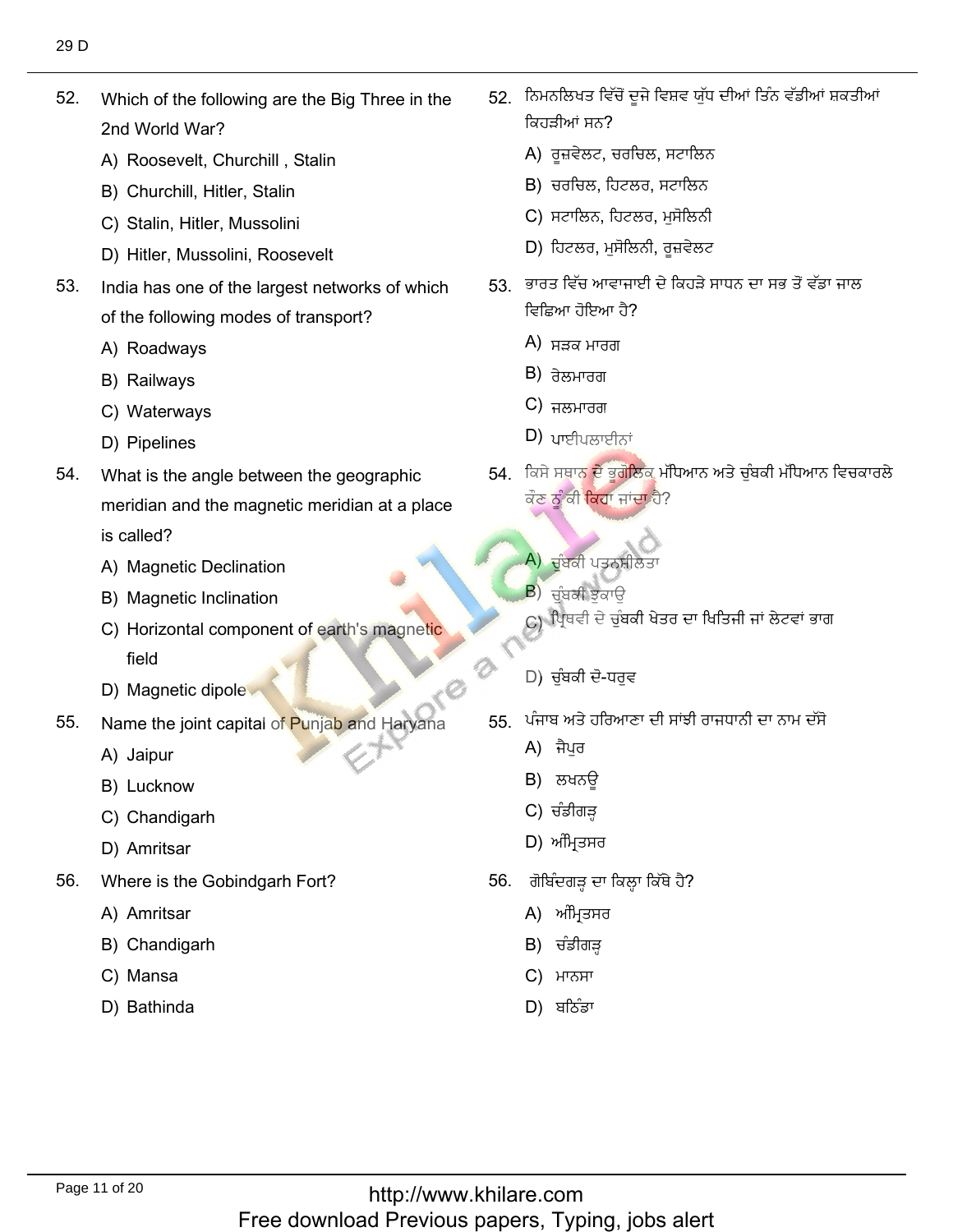57. Rust is hydrated:

57. Rust is hydrated:

- Rust is hydrated:<br>A) Aluminium oxide<br>B) Copper oxide
- B) Copper ox<br>C) Iron oxide
- C) Iron oxide<br>D) Silica
- D) Silica
- 58. Which of the following is a mism<br>A) Root nodules - Legume
	- A) Root nodules Legum<br>B) Exarch Xvlem Roots
	- B) Exarch Xylem Root:<br>C) Smut Puccinia
	- C) Smut Puccinia
- C) Smut Puccinia<br>D) Endarch xylem Stem
- 59. Under Five Kingdom classification,
	- Chlamydomonas and Chlorella belong to which
	- of these kingdom<br>A) Animalia
	- A) Animalia<br>B) Plantae
	- B) Plantae<br>C) Protista
	- C) Protista<br>D) Fungi
	- D) Fungi
- 60. What is the S<br>A) Coulomb
	- A) Coulomb<br>B) Ampere Channel Channel Channel Channel Channel Channel Channel Channel Channel Channel Channel Channel Channel Channel Channel Channel Channel Channel Channel Channel Channel Channel Channel Channel Channel Channel Channel Channe
	- B) Ampere<br>C) Ohm
	- C) Ohm<br>D) Tesla
	-
- 61. Which of these cannot be the product of three consecutive<br>A) 336
	- A) 336<br>B) 232
	- B) 232<br>C) 120
	- $C) 120$
	- D) 1320

ِ٘ؼةُْذاوئٔكٔو ًٖح

: يُطْعِيَّةُ بِيَارٍ مِنْ يَسْتَغُرُ فِي الْطِيْئِينَ بِيَارٍ مِنْ يَسْتَغُرُ فَي الْطِيْئِينَ بِيَارِ مِنْ ي

- ਜੰਗ ਹਾਈਡ੍ਰੇਟਡ ਜ<br>A) ਐਲਮੀਨੀਅਮ
- A) ਐਲੂਮੀਨੀਅਮ ਆਕਸਾ<br>B) ਕਾਪਰ ਆਕਸਾਈਡ ਹੈ
- B) ਕਾਪਰ ਆਕਸਾਈਡ ਹੈ<br>C) ਆਇਰਨ ਆਕਸਾਈਡ ਹੈ C) ਆਇਰਨ ਆਕ<br>D) ਸਿਲੀਕਾ ਹੈ
- D) ਸਿਲੀਕਾ ਹੈ
- <sup>}</sup>. ਨਿਮਨ ਵਿੱਚੋਂ ਕਿਹੜਾ ਬੇਮੇਲ ਹੈ?
	- ਨਿਮਨ ਵਿੱਚੋਂ ਕਿਹੜਾ ਬੇਮੇਲ ਹੈ?<br>A) ਗੰਢਨੁਮਾ ਜੜ੍ਹ ਫਲੀਦਾਰ ਪੌ<br>B) ਐਕਸਾਰਕ ਜ਼ਾਇਲਮ ਜੜਾਂ
	- B) ਐਕਸਾਰਕ ਜ਼ਾਇਲਮ <sup>;</sup><br>C) ਧੱਬੇਦਾਰ ਪਕਿਸੀਨੀਆ
	-
	- C) ਧੱਬੇਦਾਰ ਪਕਿਸੀਨੀਆ<br>D) ਐਂਡਆਰਕ ਜ਼ਾਇਲਮ ਤਣਾ
- D) ਐਂਡਆਰਕ ਜ਼ਾਇਲਮ ਤਣਾ<br>59. ਪੰਜ ਪ੍ਰਜਾਤੀ ਵਰਗੀਕਰਨ ਦੇ ਅਨੁਸਾਰ, ਕਲਾਮਿਡੋਮੋਨਾਸ ਅਤੇ ਕਲੋਰੇਲ<br>ਕਿਸ ਪਜਾਤੀ ਨਾਲ ਸੰਬੰਧਿਤ ਹਨ?
	- A) ਐਨੀਮੇਲੀਆ<br>B) ਪਲਾਂਟੀ

اًٗٔؤكح

- B) ਪਲਾਂਟੀ<br>C) ਪੋਟਿਸਟਾ
- $C$ ) ਪੋਟਿਸਟ
- (C) ਪ੍ਰੋਟਿਸਟਾ )<br>D) ਫਰੂੰਦ ਜਾਂ ਕਾਈ
	- ਬਿਜਲੀ ਦੇ ਕਰੰਟ<sup> ;</sup><br>A) *ਕਾ*ਲੰਬ
		- $A$ ) ਕਲੰਬ
		- A) ਕੂਲੰਬ<br>B) ਐਮਪੀਅਰ<br>C) <del>ਓ</del>ਜ਼ਮ
		- C) ਓਹਮ<br>D) <del>੭ੇਲ</del>਼ਸ਼ਾ
		- $D$ ) ਟੇਲਸਾ
		- 61. ਇਨ੍ਹਾਂ ਵਿੱਚੋਂ ਕਿਹੜੀ ਸੰਖਿਆ ਤਿੰਨ ਕ੍ਰਮਿਕ ਪਰਨ ਸੰਖਿਆਵਾਂ ਦਾ ਗਣਨ ਫਲ ਨਹੀਂ ਹੋ ਸਕਚ<br>A) 336
			- A) 336<br>B) 232
			- B) 232<br>C) 120
			- $C) 120$
			- D) 1320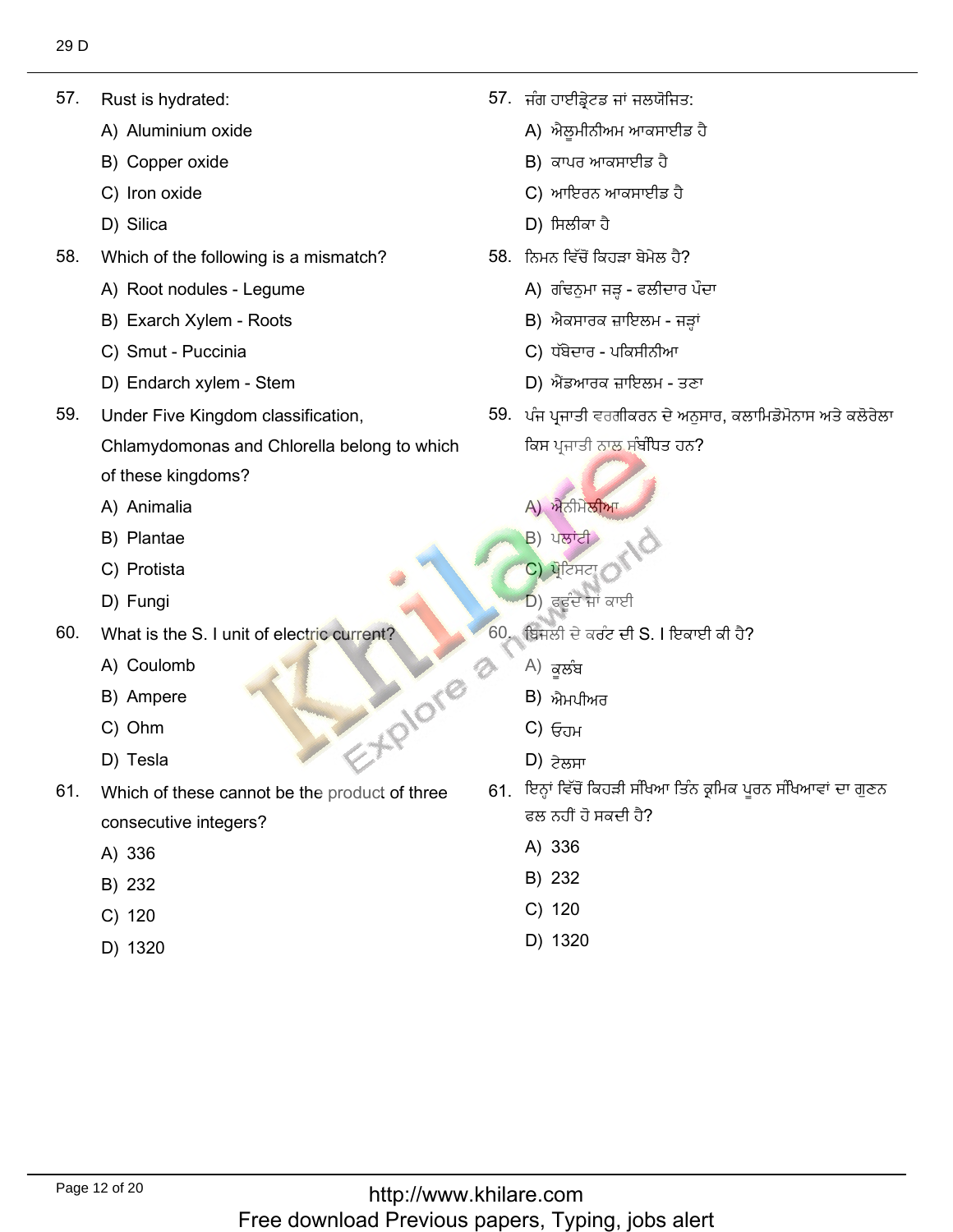- 62. A diver dives to a depth of 650ft into the sea and ascends 405ft. What is his position?
	- A) 245ft below the sea level
	- B) 1055ft below the sea level
	- C) 145ft below the sea level
	- D) 245ft above the sea level
- 63. The average of 20 numbers is 23.25. The average of first 9 numbers is 21.34 and the average of the last 12 numbers is 24.01. Find the 9th number?
	- A) 13.18
	- B) 15.18
	- C) 15.28
	- D) 15.81
- Simplify:  $t/2 + 2t^2 + t + 5/6 + 1 + t^2/3 =$ 64.
	- A)  $t^2/6 + t/12 + 11/6$
	- B)  $7t^2/2 + 3t/3 + 11/6$
	- C)  $7t^2/3 + 3t/2 + 11/6$
	- D)  $7t^2/3 + 3t/2 + 1/6$
- 50ltrs solution contains milk and water in the 65. ratio 2:3. How much water should be added to bring the ratio to 2:5?
	- A) 10ltrs
	- B) 5ltrs
	- C) 20ltrs
	- D) 21ltrs
- 66. Divide 102 into two parts such that one third part of the first and the three-fifth part of the second are in the ratio 4:3. Find the two
	- numbers?
	- A) 52, 50
	- B) 72, 30
	- C) 70, 32
	- D) 56, 46
- 62. ਇੱਕ ਗੋਤਾਖੋਰ ਸਮੰਦਰ ਵਿੱਚ 650 ਫੱਟ ਦੀ ਗਹਿਰਾਈ ਤਕ ਡਬਕੀ ਲਗਾਉਂਦਾ ਹੈ ਅਤੇ 405 ਫੱਟ ਉੱਪਰ ਆਉਂਦਾ ਹੈ। ਉਸਦੀ ਸਥਿਤੀ ਕੀ तै?
	- A) ਸਮੰਦਰੀ ਤਲ ਤੋਂ 245 ਫੱਟ ਹੇਠਾਂ
	- B) ਸਮੁੰਦਰੀ ਤਲ ਤੋਂ 1055 ਫੁੱਟ ਹੇਠਾਂ
	- C) ਸਮੁੰਦਰੀ ਤਲ ਤੋਂ 145 ਫੁੱਟ ਹੇਠਾਂ
	- D) ਸਮੰਦਰੀ ਤਲ ਤੋਂ 245 ਫੱਟ ਉੱਪਰ
- 63. 20 ਸੰਖਿਆਵਾਂ ਦਾ ਔਸਤ 23.25 ਹੈ। ਪਹਿਲੀਆਂ 9 ਸੰਖਿਆਵਾਂ ਦਾ ਔਸਤ 21.34 ਹੈ ਅਤੇ ਪਿਛਲੀਆਂ 12 ਸੰਖਿਆਵਾਂ ਦਾ ਔਸਤ 24.01 ਹੈ। 9ਵੀਂ ਸੰਖਿਆ ਪਤਾ ਕਰੋ।
	- A) 13.18
	- B) 15.18
	- $C)$  15.28
	- D) 15.81
- $64.$  ਸਰਲ ਕਰੋ:  $t/2 + 2t^2 + t + 5/6 + 1 + t^2/3 = ?$ 
	- A)  $t^2/6 + t/12 + 11/6$
	- B)  $7t^2/2 + 3t/3 + 11/6$
	- $C)$  7t<sup>2</sup>/3 + 3t/2 + 11/6
	- D)  $7t^2/3 + 3t/2 + 1/6$
- 65. 50 ਲਿਟਰ ਘੋਲ ਵਿੱਚ ਦੱਧ ਅਤੇ ਪਾਣੀ ਦਾ ਅਨਪਾਤ 2:3 ਹੈ। ਉਸ ਘੋਲ ਵਿੱਚ ਕਿੰਨਾ ਪਾਣੀ ਹੋਰ ਮਿਲਾਇਆ ਜਾਣਾ ਚਾਹੀਦਾ ਹੈ ਕਿ ਉਹਨਾਂ ਦਾ ਅਨਪਾਤ 2:5 ਹੋ ਜਾਵੇ?
	- A) 10 ਲਿਟਰ
	- **B) 5** ਲਿਟਰ
	- C) 20 ਲਿਟਰ
	- D) 21 ਲਿਟਰ
- 66. 102 ਨੂੰ ਦੋ ਭਾਗਾਂ ਵਿੱਚ ਇਸ ਪ੍ਰਕਾਰ ਵੰਡੋ ਕਿ ਪਹਿਲੇ ਭਾਗ ਦਾ ਇੱਕ ਤਿਹਾਈ ਭਾਗ ਅਤੇ ਦੂਜੇ ਭਾਗ ਦੇ ਤਿੰਨ ਗੁਣਾ ਦੇ ਪੰਜਵੇਂ ਭਾਗ ਦਾ ਅਨਪਾਤ 4:3 ਹੋਵੇ। ਦੋਵੇਂ ਸੰਖਿਆਵਾਂ ਪਤਾ ਕਰੋ?
	- A) 52, 50
	- B) 72, 30
	- C) 70, 32
	- D) 56, 46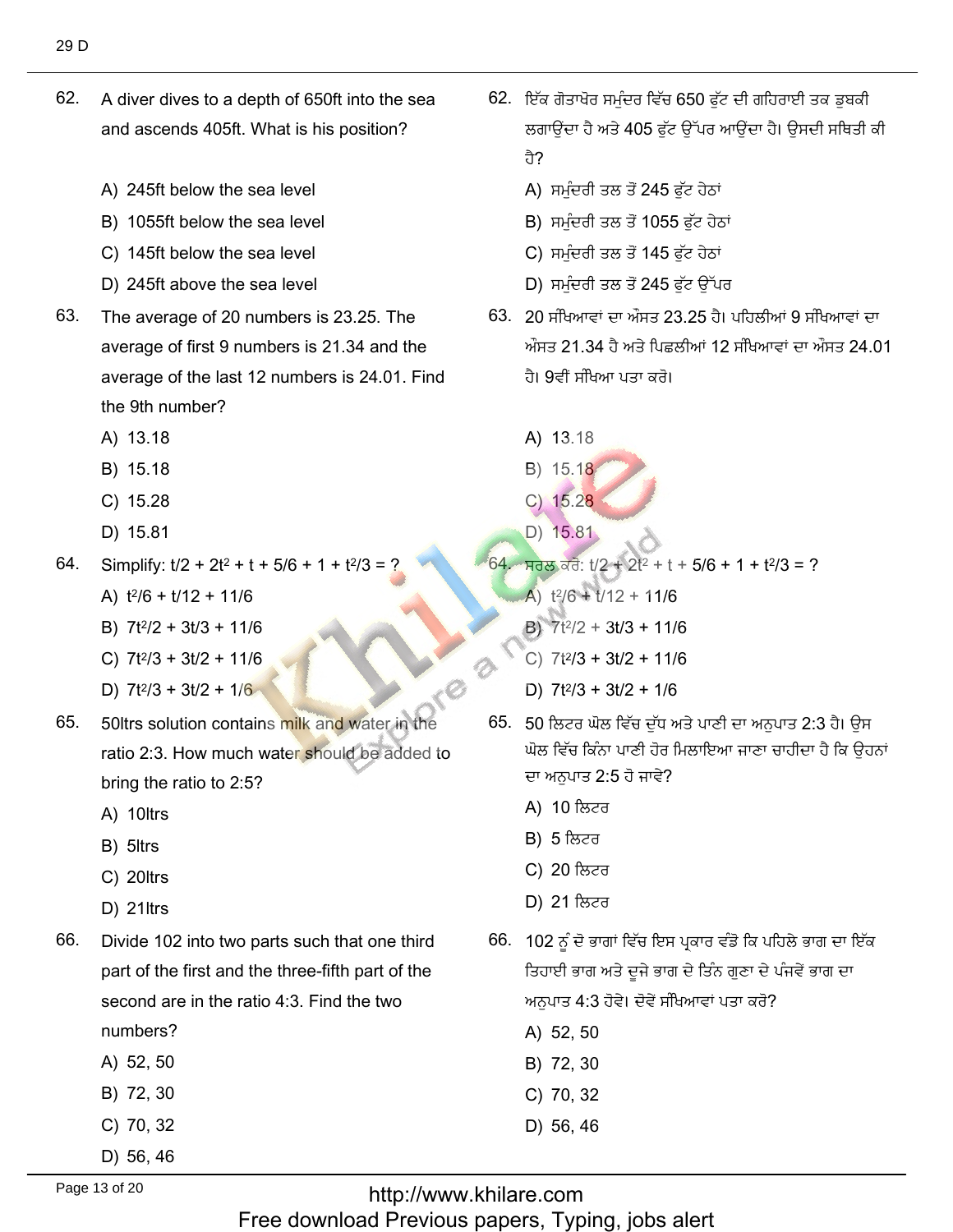67. What is the middle number of the three numbers which are in the ratio  $5:3:4$  and sum of whose squ<mark><br>A) 36</mark>

67. What is the middle number of the three

- A) 36<br>B) 24
- B) 24<br>C) 25
- C) 25<br>D) 30
- $D)$  30
- 68. The cost of production of a product in a particular year is Rs.600, divided between material, labour and overheads in the ratio 4:5:3. What will be the marked price if the profit
	- is equal to 10%<br>A) Rs.610 A) Rs.610
	- A) Rs.610<br>B) Rs.625<br>C) Rs.675
	- C) Rs.675<br>D) Rs.650
	-
- 69. What strength of 30ml alcohol should be added to 15ml of 40% alcohol to get an average strength of 20<br>A) 12%
	- A) 12%<br>B) 15%
	- B) 15%<br>C) 10% C) 10%<br>D) 8%
	- C) 10%<br>D) 8%
	-
- 70. The population of a city has increased to 105% of its value last year. If the population this year
	- is 3.15 lakhs, wha<br>A) 3.5 lakhs  $A)$  3.5 lakhs
	- A) 3.5 lakhs<br>B) 3.25 lakhs<br>C) 4 lakhs
	- C) 4 lakhs<br>D) 3 lakhs
	-

67. ਕਿਸੇ ਤਿੰਨ ਸੰਖਿਆਵਾਂ ਦੇ ਵਿਚਕਾਰਲੀ ਸੰਖਿਆ ਕੀ ਹੋਵੇਗੀ ਜਿਨ੍ਹਾਂ ਦਾ ਅਨਪਾਤ 5:3:4 ਹ<u>ੈ</u> ਹੈ? ੰ<br>ਕਿਸੇ ਤਿੰਨ ਸੰਖਿਆਵਾਂ ਦੇ ਵਿਚਕਾਰਲੀ ਸੰਖਿਅ<br>ਅਨੁਪਾਤ 5:3:4 ਹੈ ਅਤੇ ਉਹਨਾਂ ਸੰਖਿਆਵਾਂ<br>ਹੈ?<br>A) 36<br>D) 24<br>ਕਿਸੇ ਵਿਸ਼ਿਸ਼ਟ ਸਾਲ ਵਿੱਚ ਇੱਕ ਉਤਪਾਦ ਦੀ<br>ਕਿਸੇ ਵਿਸ਼ਿਸ਼ਟ ਸਾਲ ਵਿੱਚ ਇੱਕ ਉਤਪਾਦ ਦੀ<br>600 ਰ. ਹੈ. ਜੋ ਕਿ ਸਮੱਗਰੀ. ਮਜ਼ਦਰੀ ਅਤੇ ؿزًْٔي ٖفٞوهًْ

ْفِيَنِ ٱلْمَسْتَخِذِ ٱلْمُسْتَخِذِينَ ٱلْمُسْتَخِذِينَ ٱلْمَسْتَخِذِينَ ٱلْمُسْتَخِذِينَ ٱلْمُسْتَخِذِينَ ٱلْمُسْتَخِذِينَ

- ਹੈ?<br>A) 36<br>B) 24
- B) 24<br>C) 25
- C) 25<br>D) 30
- 
- كفاف بن الرياض<br>188. ਕਿਸੇ ਵਿਸ਼ਿਸ਼ਟ ਸਾਲ ਵਿੱਚ ਇੱਕ ਉਤਪਾਦ ਦੀ ਉਤਪਾਦਨ ਲਾਗਤ 600 ਰੂ. ਹੈ, ਜੋ ਕਿ ਸਮੱਗਰੀ, ਮਜ਼ਦੂਰੀ ਅਤੇ ਉੱਪਰਲੇ ਖਰਚੇ ਵਿੱਚ 4:5:3 ਦੇ ਅਨੁਪਾਤ ਵਿੱਚ ਵੰਡੀ ਹੋਈ ਹੈ। ਜੇਕਰ ਲਾਭ ਮਜ਼ਦੂਰੀ ਲਾਗਤ<br>ਦੇ 10% ਦੇ ਬਰਾਬਰ ਹੈ. ਤਾਂ ਉਤਪਾਦ ਦਾ ਬਜ਼ਾਰ ਮੱਲ ਕਿੰਨਾ ਹੋਵੇਗਾ?
	- A)  $610 \frac{1}{2}$
	- $B) 625J.$
- C) 675 <u>ਰ</u>. 650  $\frac{c}{b}$  675  $\frac{d}{d}$ . C 675  $\frac{d}{d}$ .
	- $D)$  650 $\overline{d}$
	- <u>ੈ. 40% ਅਲਕੋਹਲ ਵਾਲੇ 15ਮਿਲੀ ਮਿਸ਼ਰਣ ਵਿੱਚ 30ਮਿਲੀ ਅਲਕੋਹ</u> ਦੀ ਕਿੰਨੀ ਮਾਤਰਾ <mark>ਮਿਲਾਈ</mark> ਜ ਔਸਤ ਮਾਤਰਾ 20'<br>A) 12%
		- A) 12%
		- A) 12%<br>B) 15%<br>C) 10%
		- C) 10%<br>D) 8%
	- $\nu$ ) 8%
		- 70. ਕਿਸੇ ਸ਼ਹਿਰ ਦੀ ਜਨਸੰਖਿਆ ਵਿੱਚ ਪਿਛਲੇ ਸਾਲ ਦੀ ਤਲਨਾ ਵਿੱਚ 105% ਦਾ ਵਾਧਾ ਹੋਇਆ। ਜੇਕਰ ਇਸ ਸਾਲ ਦੀ ਜਨਸੰਖਿ ਲੱਖ ਹੈ, ਤਾਂ ਪਿਛਲੇ<br>A) 3.5 ਲੱਖ
			-
			- A) 3.5 ਲੱਖ<br>B) 3.25 ਲੱਖ B) 3.25 ਲੱਖ<br>C) 4 ਲੱਖ
			- C) 4 ਲੱਖ<br>D) 3 ਲੱਖ
			-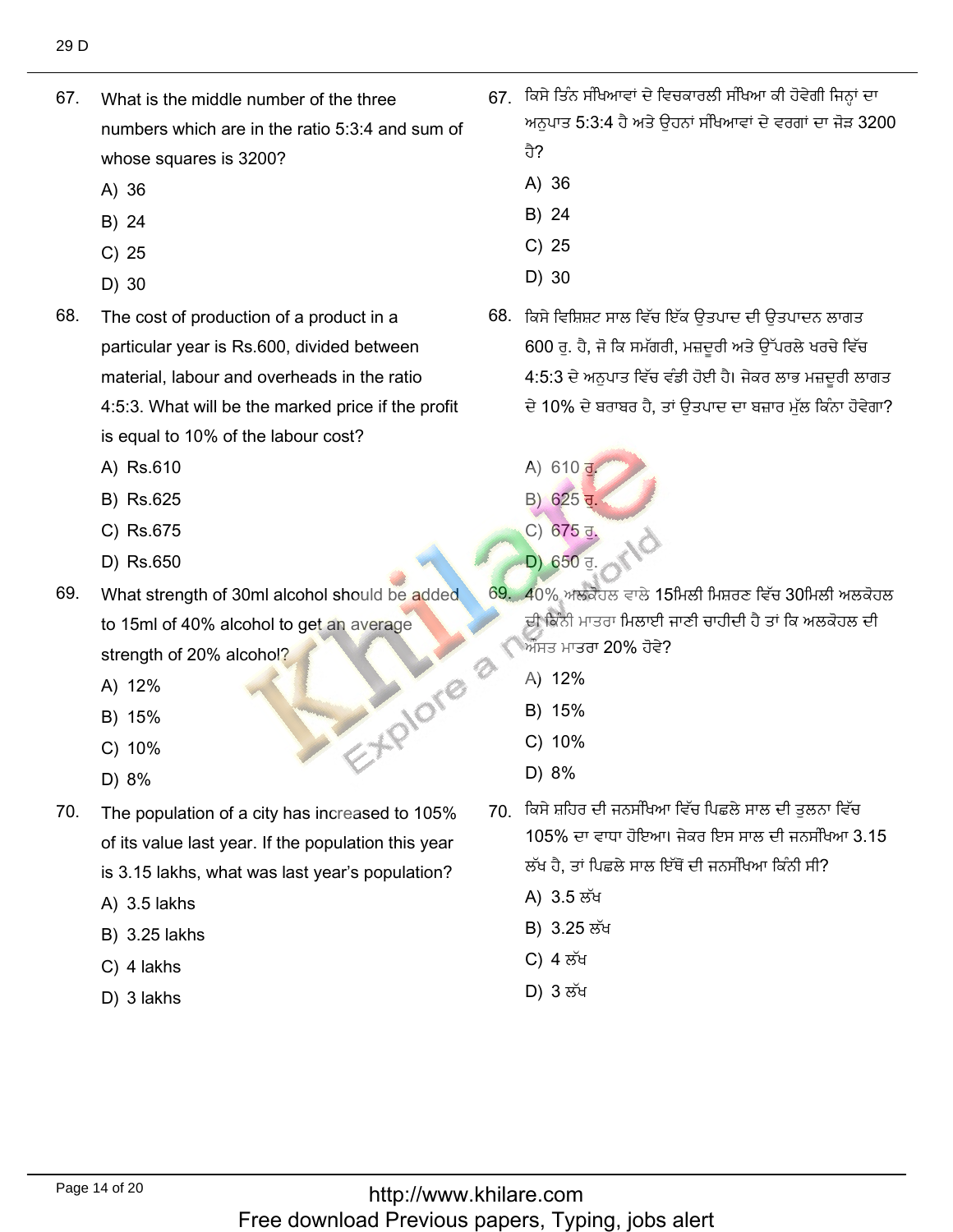$71.$ Fill in the blanks with correct option: It didn't rain the whole day.  $I_{\text{max}}$  have

71. Fill in the blanks with correct option:

brought the umb<br>A) couldn't

- A) couldn't<br>B) should
- B) shoule<br>C) won't C) won't
- C) won't<br>D) needn't
- 72. Fill in the blanks with correct option:

\_\_\_\_\_\_\_ you \_\_\_\_\_\_I<br>A) Are. feeling

- A) Are, feelin<br>B) Have, felt
- B) Have, felt
- B) Have, felt<br>C) Would, feel<br>D) Did, feel
- 

73. Fill in the blanks with correct option: I don't know if he plays tennis now. He when he was in<br>A) used to

- A) used to<br>B) mav
- B) may
- B) may<br>
C) might<br>
D) should
	-

74. Fill in the blanks with correct option: We can give the money to ch

spending it to watch movies.<br>A) in light of

- A) in light of
- A) in light of<br>B) in league with
- B) in league with<br>C) on the contrary to<br>D) in lieu of
- D) in lieu of
- 75. Fill in the blanks with correct option: We should start now. The rain \_\_ already.
	-
	- already.<br>A) would stop<br>B) is stopping
	- B) is stopping<br>C) had stopped
	- C) had stopped<br>D) has stopped
- 76. Fill in the blanks with correct option: My favourit<br>A) an A) an A) an<br>B) the<br>C) a  $C$ ) a D) no article 77. Fill in the blanks with correct option: After spending a month in hospital, her health is improving \_\_\_\_\_\_\_<br>A) in line with
	- A) in line with
	- A) in line with<br>B) by leaps and bounds

76. Fill in the blanks with correct option:

- B) by leaps and bounds<br>C) for better or for worse<br>D) all and sundry
- D) all and sundry
- 78. Fill in the blanks with correct option:
	- The rats all the wires, every now and then.
		- then.<br>A) cutted up<br>B) cut ups
		- B) cut ups<br>C) cuts up
		- C) cuts u<mark>r</mark><br>D) cut up
		- D) cut up
- 79. Fill in the blanks with correct option:
	- you \_\_\_\_\_\_\_ in Chennai when you were a

child?

- child?<br>A) Have, lived<br>B) Did live
- B) Did live
- B) Did live<br>C) Did, lived
- C) Did, lived<br>D) Did, used to live
	- 80. Fill in the blanks with correct option:

Could you lend me \_\_ few hundred rupee notes?<br>A) a

- A) a
- A) a<br>B) an
- B) an<br>C) the
- D) no article

http://www.khilare.com Free download Previous papers, Typing, jobs alert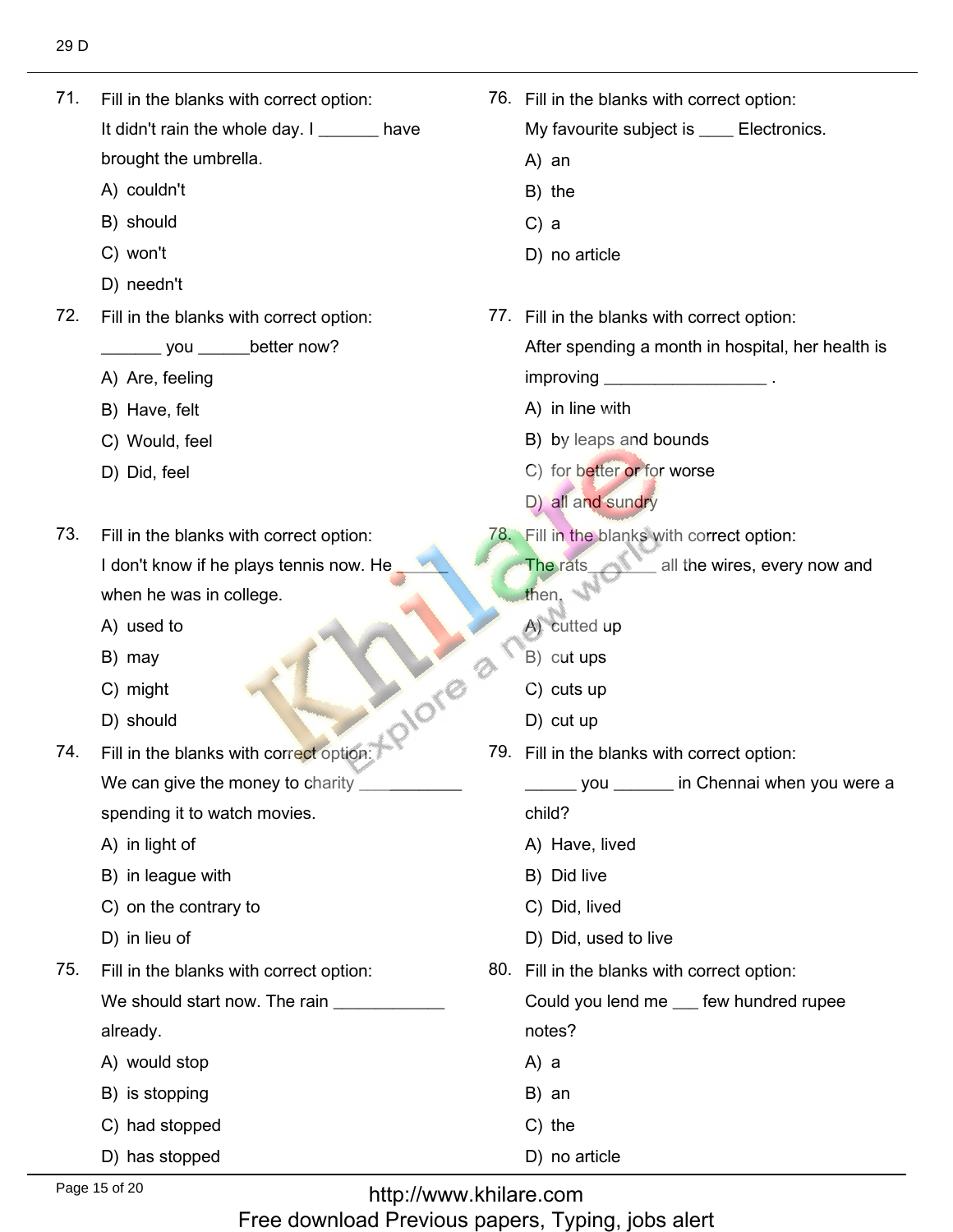- 81. Identify the plural form of the given word:
	- Radio
	- A) Radioes
	- B) Radios
	- C) Radioess
	- D) Radioss
- 82. Find the synonym of the question word: Mighty
	- A) Strong
	- B) Feeble
	- C) Feathery
	- D) Adventurous
- 83. Identify the plural form of the given word: **Beach** 
	- A) Beachos
	- B) Beaches
	- C) Beachess
	- D) Beachus
- Identify the plural form of the given word: 84.

Woman

- A) Women
- B) Womens
- C) Womans
- D) Womanss
- 85. Find the synonym of the question word:

**Blaze** 

- A) Flame
- B) Warm
- C) Heat
- D) Fume
- ਉਹ ਸਕੂਲ ਦੇ ਪ੍ਰਿੰਸੀਪਲ ਹਨ। ਵਾਕ ਕਿਹੜਾ 86 ਪੜਨਾਂਵ ਦਰਸਾਉਂਦਾ ਹੈ ?
	- A) ਅਨਿਸ਼ਚੇ ਵਾਚਕ ਪੜਨਾਂਵ
	- B) ਸਬੰਧ ਵਾਚਕ ਪੜਨਾਂਵ
	- C) ਪ੍ਰਸ਼ਨ ਵਾਚਕ ਪੜਨਾਂਵ
	- D) ਨਿਸ਼ਚੇ ਵਾਚਕ ਪੜਨਾਂਵ
- 87. "ਗੰਦ" ਸ਼ਬਦ ਦਾ ਅਰਥ ਹੈ?
	- A) ਕੁੜਾ ਕਰਕਟ
	- B) ਮਹਿਕ
	- C) ਮੈਲਾ
	- D) ਮਟਮੈਲਾ
- 88. "ਉਂਗਲ ਕਰਨਾ" ਮੁਹਾਵਰੇ ਦਾ ਅਰਥ ਹੈ?
	- A) ਮਰਖ ਬਨਾਉਣਾ
	- B) ਦੋਸ਼ ਲਾਉਣਾ
	- C) ਧੋਖਾ ਦੇਣਾ
	- D) ਚਲਾਕੀ ਕਰਨਾ
- 89. ਕਿਸੇ ਵਿਅਕਤੀ ਦੇ ਗੁਣ, ਔਗੁਣ ਹਾਲਾਤ ਆਦਿ ਨੂੰ ਕਿੰਨੇ ਤਰੀਕਿਆਂ ਨਾਲ ਦੱਸਿਆ ਜਾ ਸਕਦਾ ਹੈ।
	- $A)$   $\vec{e}$
	- $B)$  ਤਿੰਨ
	- C) ਚਾਰ
- Ven word:<br>
Ven word:<br>
Ven Word:<br>
200. ਜਿਸ ਪੜਨਾਂਵ ਵਿਚ "ਆਪ" ਸ਼ਬਦ ਜੁੜਿਆ ਹੋਵੇ<br>
200. ਜਿਸ ਪੜਨਾਂਵ ਕਹਿੰਦੇ ਹਨ?<br>
2016<br>
2016 ਸਿੰਘ ਪੜਨਾਂ
	-
	-
	- C) ਨਿੱਜ ਵਾਚਕ ਪੜਨਾਂਵ
	- D) ਸਬੰਧ ਵਾਚਕ ਪੜਨਾਂਵ
	- $91.$  ਟੀਮ ਕਿਹੜਾ ਨਾਂਵ ਹੈ?
		- A) ਖਾਸ ਨਾਂਵ
		- B) ਜਾਤੀ ਵਾਚਕ ਨਾਂਵ
		- C) ਵਸਤੂ ਵਾਚਕ ਨਾਂਵ
		- D) ਇਕੱਠਵਾਚਕ ਨਾਂਵ
	- 92 ਨਕਾਰਾਤਮਕ ਰੂਪ ਵਾਲੇ ਸ਼ਬਦ ਬਨਾਉਣ ਲਈ ਹੇਠ ਲਿਖਿਆਂ ਵਿਚੋਂ ਕਿਹੜਾ ਸ਼ਬਦ ਵਰਤਿਆ ਜਾਂਦਾ ਹੈ?
		- A) ਗੈਰ
		- B) ਪਰ
		- $C)$   $M<sub>σ</sub>$
		- $D)$  ਬਦ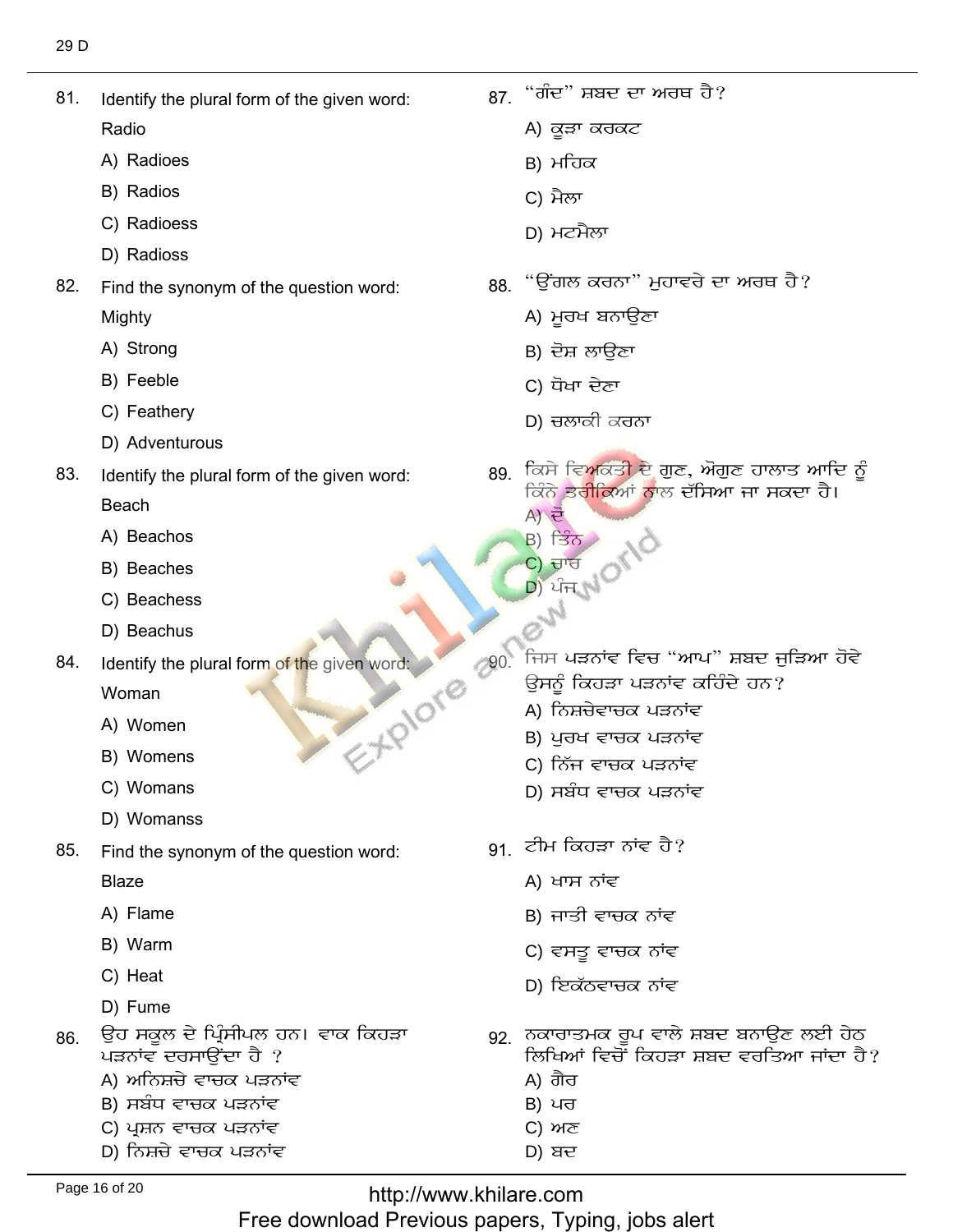- ਵਿਸ਼ੇਸ਼ਣ ਦੀ ਕਿਹੜੀ ਕਿਸਮ ਵਿਚ ਤਿੰਨ ਅਵਸਥਾਵਾਂ 93. ਆਉਂਦੀਆਂ ਹਨ?
	- A) ਗੁਣ ਵਾਚਕ ਵਿਸ਼ੇਸ਼ਣ
	- B) ਸੰਖਿਆ ਵਾਚਕ ਵਿਸ਼ੇਸ਼ਣ
	- C) ਨਿਸ਼ਚੇਵਾਚਕ ਵਿਸ਼ੇਸ਼ਣ
	- D) ਪੜਨਾਵੀਂ ਵਿਸ਼ੇਸ਼ਣ
- "ਰੱਬ ਕਰੇ ਕਿ ਮੈਂ ਵਧੀਆ ਲਿਖਾਰੀ ਬਣ ਸਕਾਂ" 94. ਕਿਹੜਾ ਕਾਲ ਹੈ?
	- A) ਅਨਿਸ਼ਚਿਤ ਭਵਿੱਖਤ ਕਾਲ
	- B) ਸੰਭਾਵੀ ਭਵਿੱਖਤ ਕਾਲ
	- C) ਨਿਸ਼ਚਿਤ ਭਵਿੱਖਤ ਕਾਲ
	- D) ਹਕਮੀ ਭਵਿੱਖਤ ਕਾਲ

A) ਧੋਬੀ B) ਕਿਲਾ

gg ਹੇਠ ਲਿਖੇ ਵਿਚੋਂ ਇਸਤਰੀ ਲਿੰਗ ਨਾਂਵ ਚੁਣੋ।

- C) ਕਵਿਤਾ
- D) ਸ਼ਹਿਰ
- <sub>100.</sub>ਅਰਥ ਜਾ ਭਾਵ ਬਦਲੇ ਬਿਨ੍ਹਾਂ ਵਾਕ ਦਾ ਰੂਪ ਬਦਲਣ ਨੂੰ
	- ਕੀ ਕਹਿੰਦੇ ਹਨ?
		- A) ਕਿਰਿਆ ਵਟਾਂਦਰਾ
		- B) ਕਰਮ ਵਟਾਂਦਰਾ
		- C) ਵਾਕ ਵਟਾਂਦਰਾ
		- D) ਕਰਤਾ ਵਟਾਂਦਰਾ
- ਕਿਰਿਆ ਦੇ ਜਿਸ ਰੂਪ ਤੋਂ ਪਤਾ ਲੱਗੇ ਕਿ ਬੀਤੇ ਸਮੇਂ 95. ਵਿਚ ਕੰਮ ਪੁਰਾ ਨਹੀਂ ਹੋਇਆ ਸਗੋਂ ਚਲ ਰਿਹਾ ਸੀ" **FRIDTE & MEW WORLD** ਕਿਹੜਾ ਕਾਲ ਕਹਾਉਂਦਾ ਹੈ?
	- A) ਅਨਿਸ਼ਚਿਤ ਭੂਤ ਕਾਲ
	- B) ਅਪੁਰਨ ਭੁਤ ਕਾਲ
	- C) ਸਾਧਾਰਣ ਭੁਤ ਕਾਲ
	- D) ਸ਼ਰਤੀ ਭੂਤ ਕਾਲ
- ਉਸਦਾ ਵੱਡਾ ਭਰਾ ਡਾਕਟਰ ਹੈ। ਵਾਕ ਦਾ ਕਿਹੜਾ 96.
	- ਰੁਪ ਹੈ?
	- A) ਹੁਕਮੀ ਵਾਕ
	- B) ਬਿਆਨੀਆ ਵਾਕ
	- C) ਸਆਲੀਆ ਵਾਕ
	- $D$ ) ਸਾਧਾਰਣ ਵਾਕ
- "ਖਾਨਿਉਂ ਜਾਣੀ" ਮੁਹਾਵਰੇ ਦਾ ਅਰਥ ਹੈ? 97.
	- A) ਘਰ ਤਬਾਹ ਹੋਣਾ
	- B) ਘਬਰਾ ਜਾਣਾ
	- C) ਵਿਹਲੇ ਫਿਰਨਾ
	- D) ਬਦਨਾਮੀਂ ਕਰਾੳਣੀ
- "ਬਹੁਤ ਗੁੱਸੇ ਵਿਚ ਆਉਣਾ" ਇਨ੍ਹਾਂ ਵਿਚੋਂ ਕਿਸ 98. ਮੁਹਾਵਰੇ ਲਈ ਵਰਤਿਆ ਜਾਂਦਾ ਹੈ?
	- A) ਅਸਮਾਨੀ ਗੋਲਾ ਪੈਣਾ
	- B) ਅੱਖਾਂ ਵਿਚ ਚਰਬੀ ਆਉਣਾ
	- C) ਅੱਗ ਵਰਨਾ
	- D) ਅੱਖਾਂ ਵਿਚ ਲਹੂ ਉਤਰਨਾ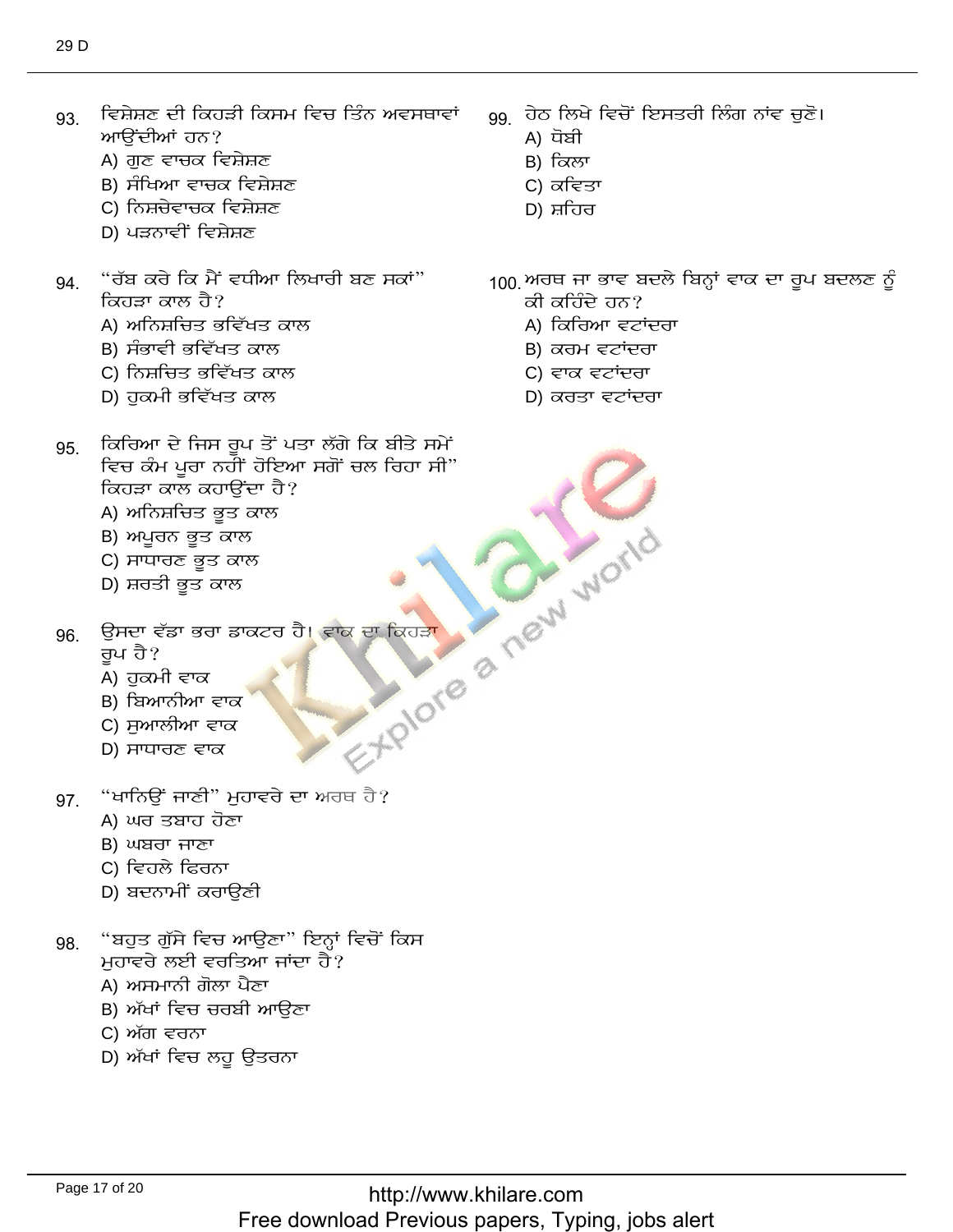**Space for Rough Work** 

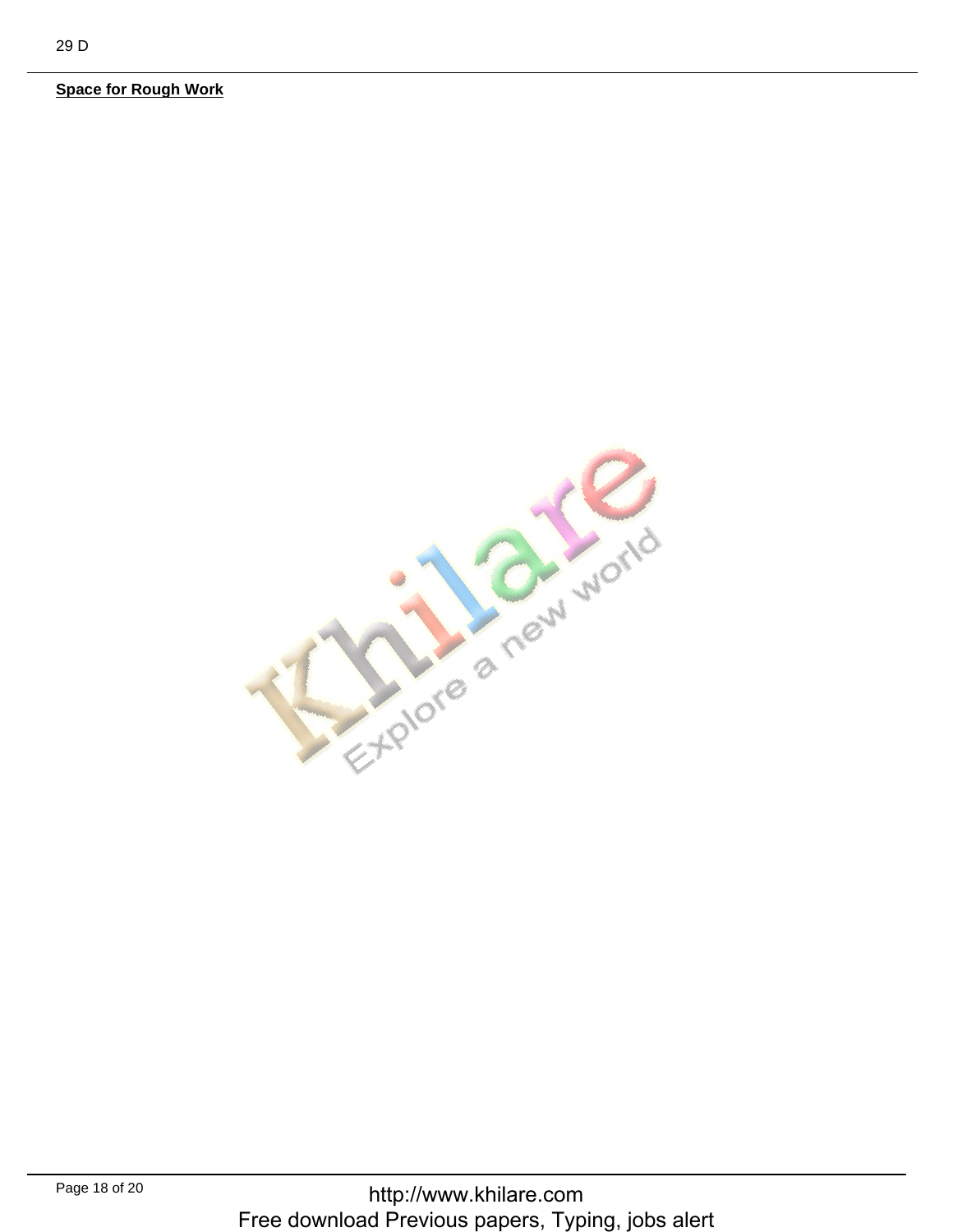## **Space for Rough Work**